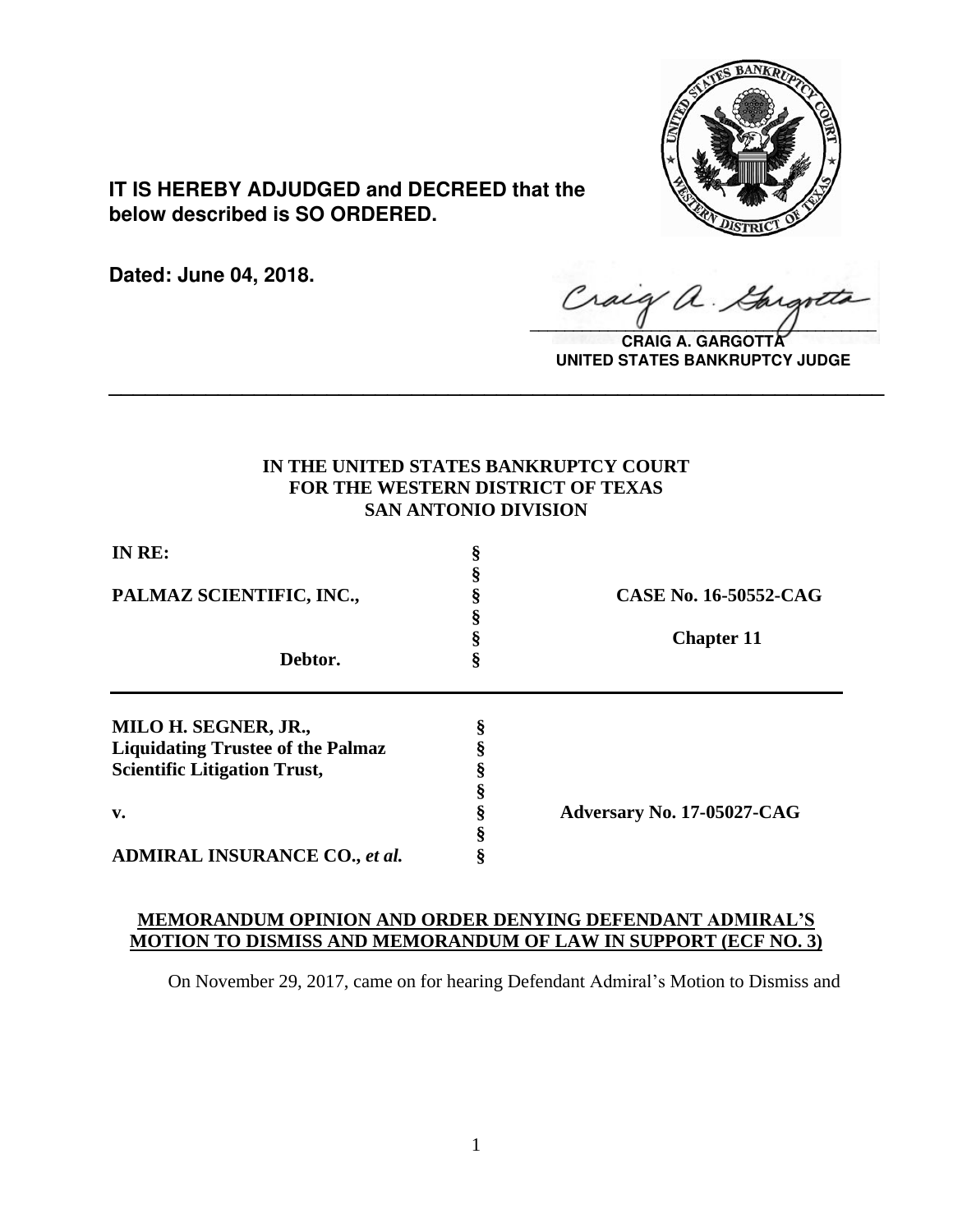Memorandum of Law in Support (ECF No. 3) (the "Motion to Dismiss").<sup>1</sup> Defendants Colony Insurance Company ("Colony"), Allied World Assurance Company (U.S.) Inc. ("Allied World"), Hiscox Insurance Company, Inc. ("Hiscox"), and Federal Insurance Company ("Federal") (collectively, the "Excess Insurers") each filed joinders in the Motion to Dismiss (ECF Nos. 6, 14, 16, and 70). The Litigation Trustee filed the Trustee's Consolidated Response to the Motions to Dismiss (ECF No. 50). Defendant Admiral filed its Reply Memorandum of Law in Support of its Motion to Dismiss (ECF No. 51). Defendant Allied World filed its Reply in Further Support of And Joinder in Admiral's Reply Memorandum (ECF No. 52). Defendants Colony and Federal filed joinders to Admiral's Reply (ECF Nos. 53, 70). Defendants Colony, Allied World, Federal, and Hiscox also filed a Reply Memorandum In Further Support of Motion to Dismiss Trustee's Complaint. (ECF No. 115). The parties each appeared through counsel and presented argument. After considering the arguments made and the pleading of counsel, and the file and record in the case, the Court finds that the Motion to Dismiss should be denied.

#### **JURISDICTION**

The Court has examined its subject matter jurisdiction. For the reasons stated in this Court's Memorandum Opinion and Order Granting Insurica's Motion to Dismiss for Lack of Subject Matter Jurisdiction (ECF No. 168), the Court has determined that it has the requisite authority to enter a final order and judgment pursuant *In re Craig's Stores of Texas, Inc.*, 266 F.3d 388 (5th Cir. 2001). *Palmaz et al. v Admiral Ins. Co. et al. (In re Palmaz Scientific, Inc.)*, Case No. 16- 50552-CAG, Adv. No. 17-05027, 2018 WL 661409, at \* 6–7 (Bankr. W.D. Tex. Jan. 31, 2018). The Court finds that the first and third *Craig's Stores* factors are satisfied. First, the instant dispute

<sup>&</sup>lt;sup>1</sup> Defendant's Motion to Dismiss was originally filed against Plaintiff's original Complaint in Intervention (ECF No. 74). The Court is applying Defendant's Motion to Dismiss to the claims set forth against Defendant in Plaintiff's Amended Complaint in Intervention (ECF NO. 120).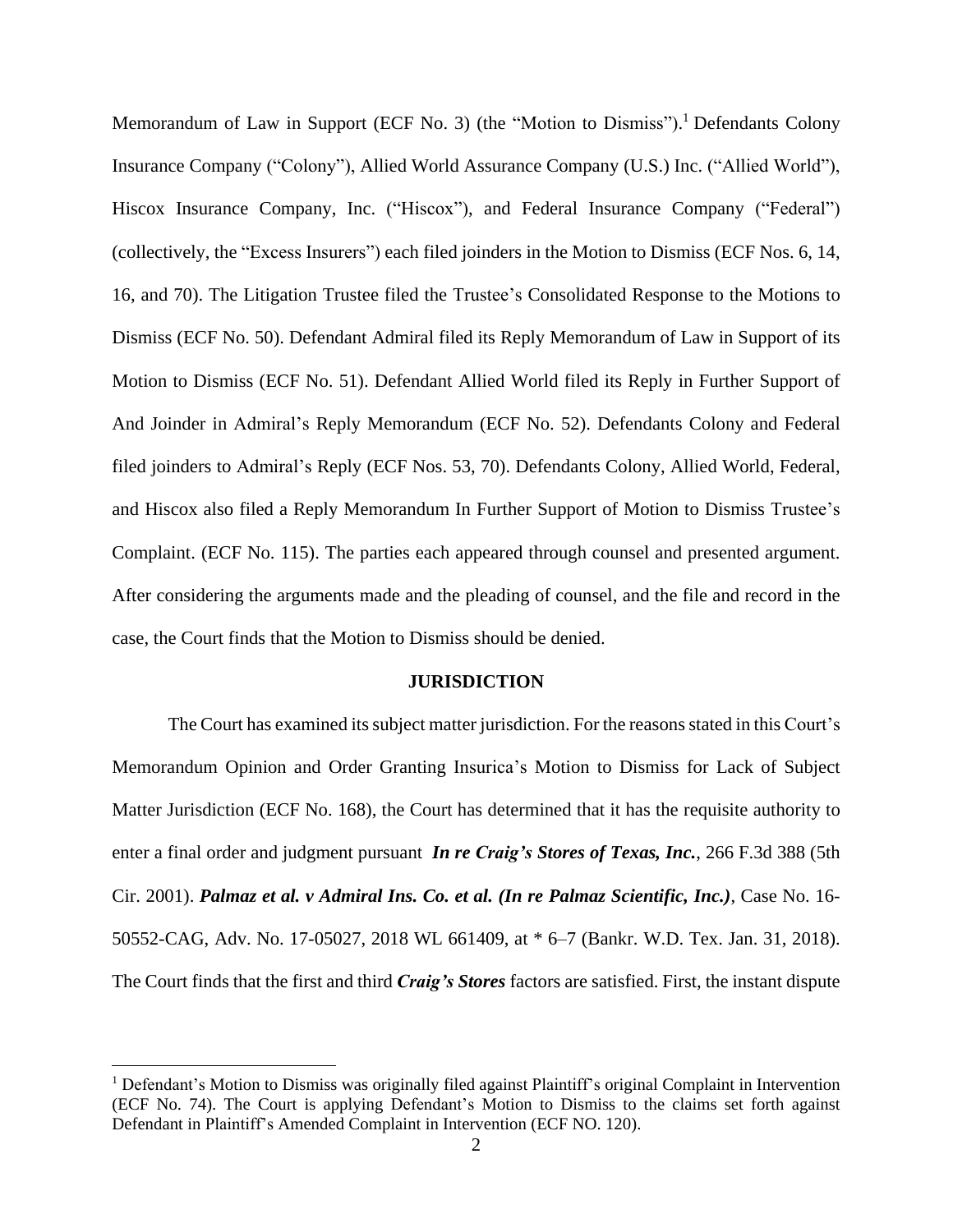deals with pre-confirmation activities between the parties as the director and officer liability policies were executed prior to the bankruptcy being filed. Second, while the dispute arose postconfirmation, the Court has already held that the Debtors' plan of reorganization expressly reserved the Litigation Trustee's exclusive authority to pursue the director and officer liability policies. *See* ECF Nos. 356 and 596. Moreover, to resolve the instant dispute, the Court is required to assess the terms of a litigation trust agreement incorporated into the Debtors' plan of reorganization. As such, the instant dispute involves the interpretation of Debtors' plan of reorganization thereby satisfying the third *Craig's Stores* factor. Because two of the three factors weigh in favor of subject matter jurisdiction, the Court finds that it has the requisite subject matter jurisdiction. *See In re Craig's Stores of Texas, Inc.*, 266 F.3d at 336 (finding subject matter jurisdiction existed where two of the three *Craig's Stores* "weigh[ed] heavily in favor of federal jurisdiction"). Venue in this district is proper under 28 U.S.C. § 1409. The statutory predicate for relief is Fed. R. Civ. P. 12(b)(6), made applicable to this proceeding through Fed. R. Bankr. P. 7012 and Local Rule 7012.

#### **BACKGROUND**

Palmaz Scientific Inc. ("PSI") was a medical technology company dedicated to developing implantable medical devices. In 2015, PSI purchased approximately \$20 million of director and officer liability insurance ("D&O policies") which was layered through a primary insurer ("Admiral") with several excess insurance layers through the Excess Insurers (collectively, the "Defendants"). The Excess Insurers are excess insurance carriers with policies that "follow form" from the Admiral primary policy. PSI is the named "Insured" under the purchased policies.

In 2016, PSI filed bankruptcy under chapter 11 of the Bankruptcy Code (Case No. 16- 50552). Pursuant to Debtors' plan of reorganization (the "Plan"), which was confirmed by the Court on July 15, 2016 (ECF No. 356), and became effective on August 12, 2016 (ECF No. 385),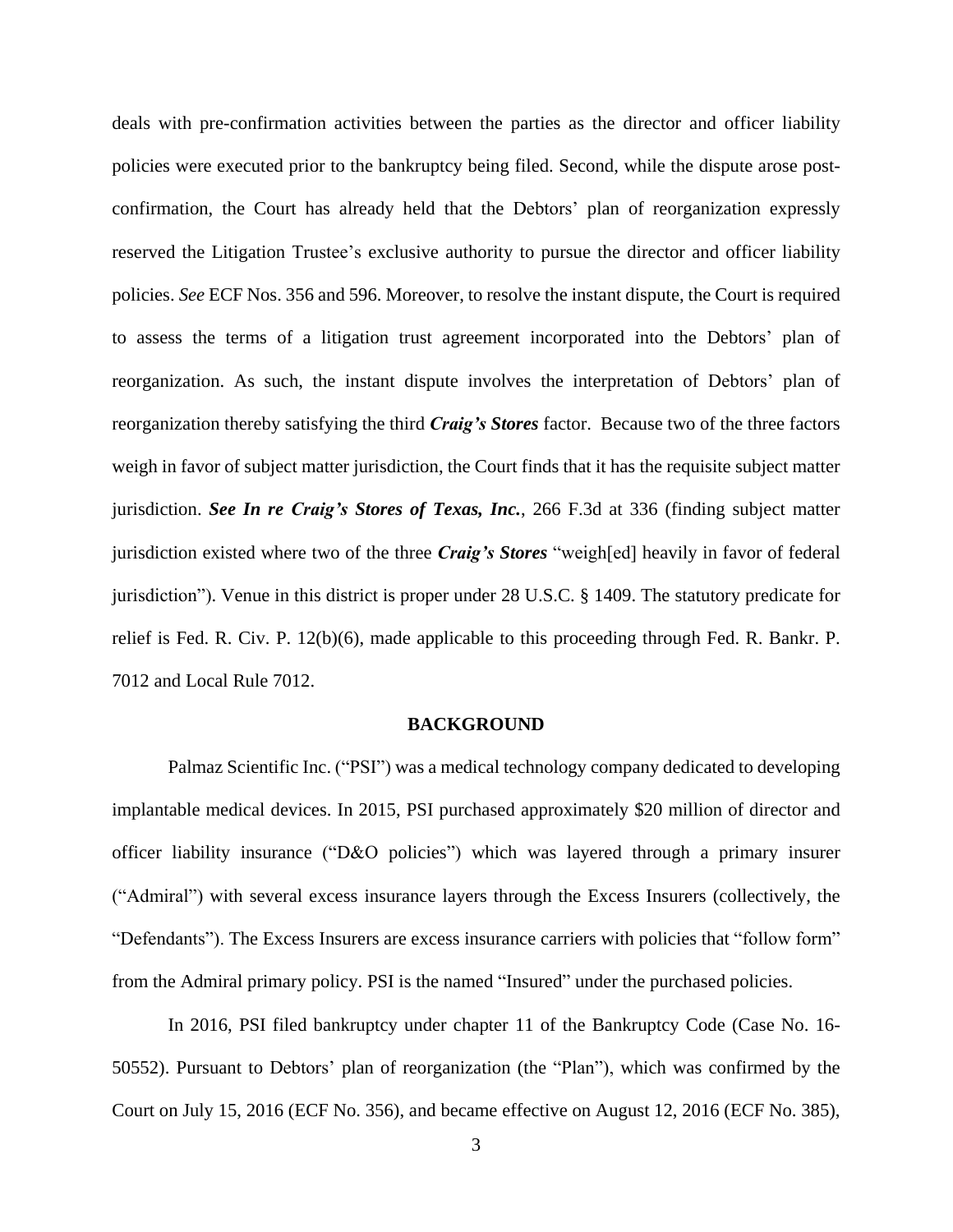the Palmaz Scientific Litigation Trust (the "Litigation Trust") was created and the Litigation Trustee was appointed to pursue causes of action for breaches of fiduciary duty against former officers and directors of PSI ("D&O Claims").

On July 27, 2016, the Litigation Trustee sent a notice of claim letter to several former director and officers of PSI outlining potential claims and causes of action he believed may be brought against them for, among other things, breaches of fiduciary duty. The Litigation Trustee also sent his notice of claim letter to the Defendants. On October 27, 2016, Admiral sent counsel for the former officers and directors a reservation of rights letter, which claimed that no coverage would exist under the D&O policies. Specifically, Admiral denied coverage based on an "insuredversus-insured exclusion" contained in the Admiral Policy (the "Exclusion"). On March 3, 2017, the Litigation Trustee filed suit against several former director and officers, Julio Palmaz, M.D. ("Dr. Palmaz"), Steve Solomon ("Solomon"), Phillip Romano ("Romano"), Eugene Sprague ("Sprague"), and John Asel ("Asel") for, among other things, breaches of fiduciary duty that resulted in damages in excess of \$30 million (the "Litigation Trustee's Lawsuit"). In the Litigation Trustee's Lawsuit, the Litigation Trustee asserts two types of claims: (1) derivative claims assigned to him under the Litigation Trust Agreement (the "D&O Claims"<sup>2</sup>) and (2) direct claims assigned to him by former PSI shareholders for misrepresentations and omissions made to the

<sup>2</sup> Under the Plan, D&O Claims are defined as

any and all claims and causes of action arising from any act or omission, including, but not limited to misconduct, misfeasance, malfeasance, breach of fiduciary duty, breach of duty of loyalty, breach of duty of care, breach of duty of obedience, negligence, gross negligence, fraud or any other intentional tort, and any civil conspiracy or civil RICO claims for such misconduct against any current or former officer or director resulting in damage to the Debtors.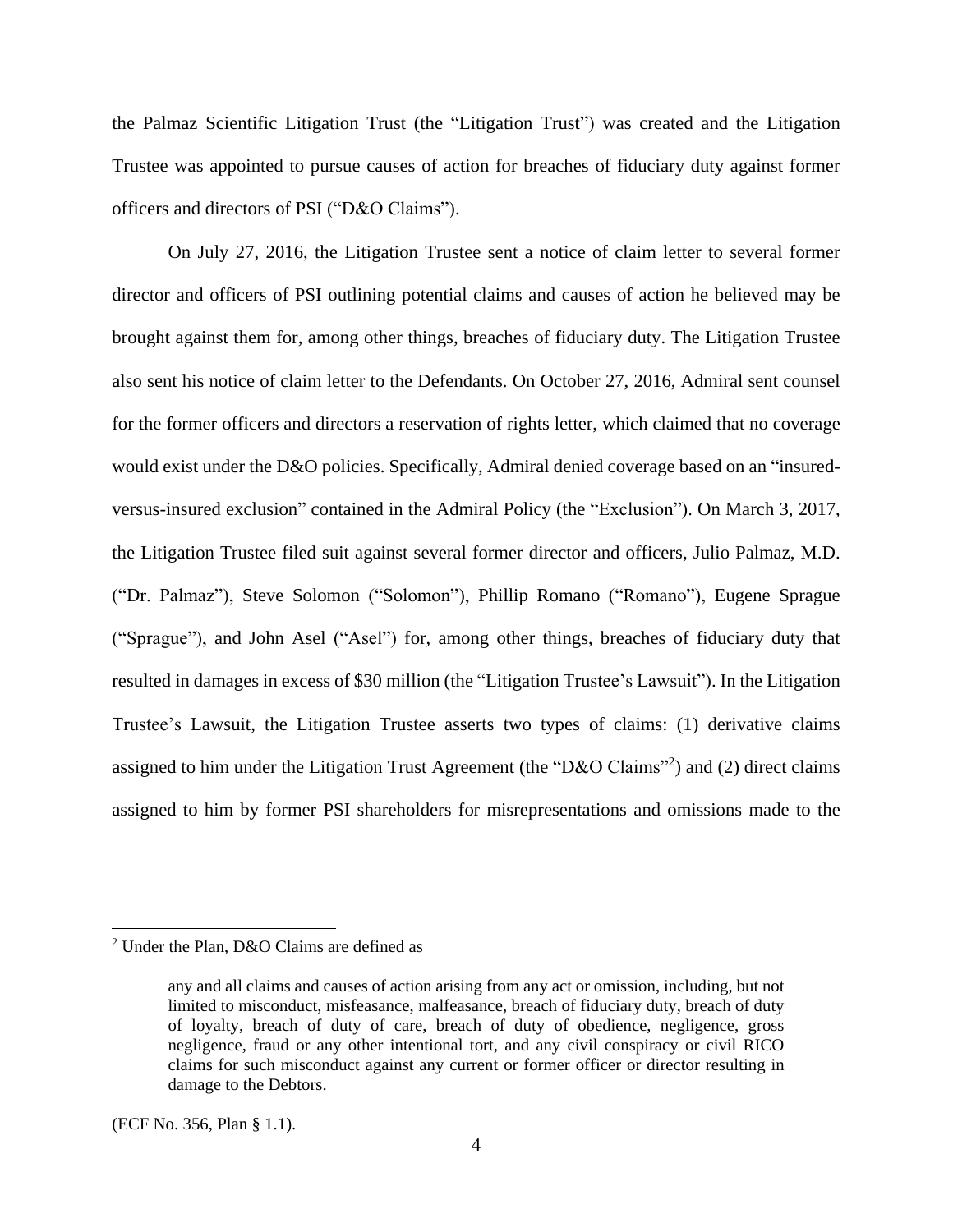shareholders when soliciting private investments for PSI. It is undisputed that each of these individuals are Insured under the Admiral Policy.

As a result of Admiral's denial of coverage, the Litigation Trustee filed a Complaint for Declaratory Judgment (ECF No. 1), and subsequently an Amended Complaint for Declaratory Judgment (ECF No. 142) asking this Court to determine whether the Exclusion applies to the Litigation Trustee. Specifically, the Court must determine whether the Litigation Trustee is an "Insured" under the terms of the Admiral Policy. Defendant Admiral filed this Motion to Dismiss pursuant to Federal Rule of Civil Procedure 12(b)(6), incorporated by Bankruptcy Rule of Procedure 7012, arguing that the Litigation Trustee has failed to state a claim which is not cognizable as a matter of law. (ECF No. 3).

## **a. The Admiral Policy**<sup>3</sup>

The Admiral Policy agrees to "pay on behalf of the **Insured Persons** all Loss arising from

any Claim . . . for any actual or alleged Wrongful Act . . . ." Section IV.F., however, contains an insured-versus-insured exclusion that provides, in relevant part:

[T]he Insurer shall not be liable to make any payment for **Loss** in connection with a claim made against any **Insured**:

F. by, on behalf of, or in the right of any **Insured** in any capacity, or any security holder of the **Insured Entity**, provided, however, this exclusion does not apply to:

1. any Claim by any security holder of the **Insured Entity**, whether directly or derivatively, but only if such claim is instigated and continued totally independent of, and totally without the solicitation of, or assistance of, or participation of, or intervention of any **Insured**.

The relevant capitalized terms are defined as follows:<sup>4</sup>

<sup>&</sup>lt;sup>3</sup> The Admiral Policy was referenced in the Trustee's Complaint and therefore can be considered for purposes of ruling on the Motion to Dismiss. *U.S. ex rel. Willard v. Humana Health Plan of Tex., Inc.,* 336 F.3d 375, 379 (5th Cir.2003).

<sup>&</sup>lt;sup>4</sup> The relevant definitions are contained in both the Common Policy Terms and Conditions Section and Directors, Officers and Corporate Liability Insurance Coverage Section of the Admiral Policy.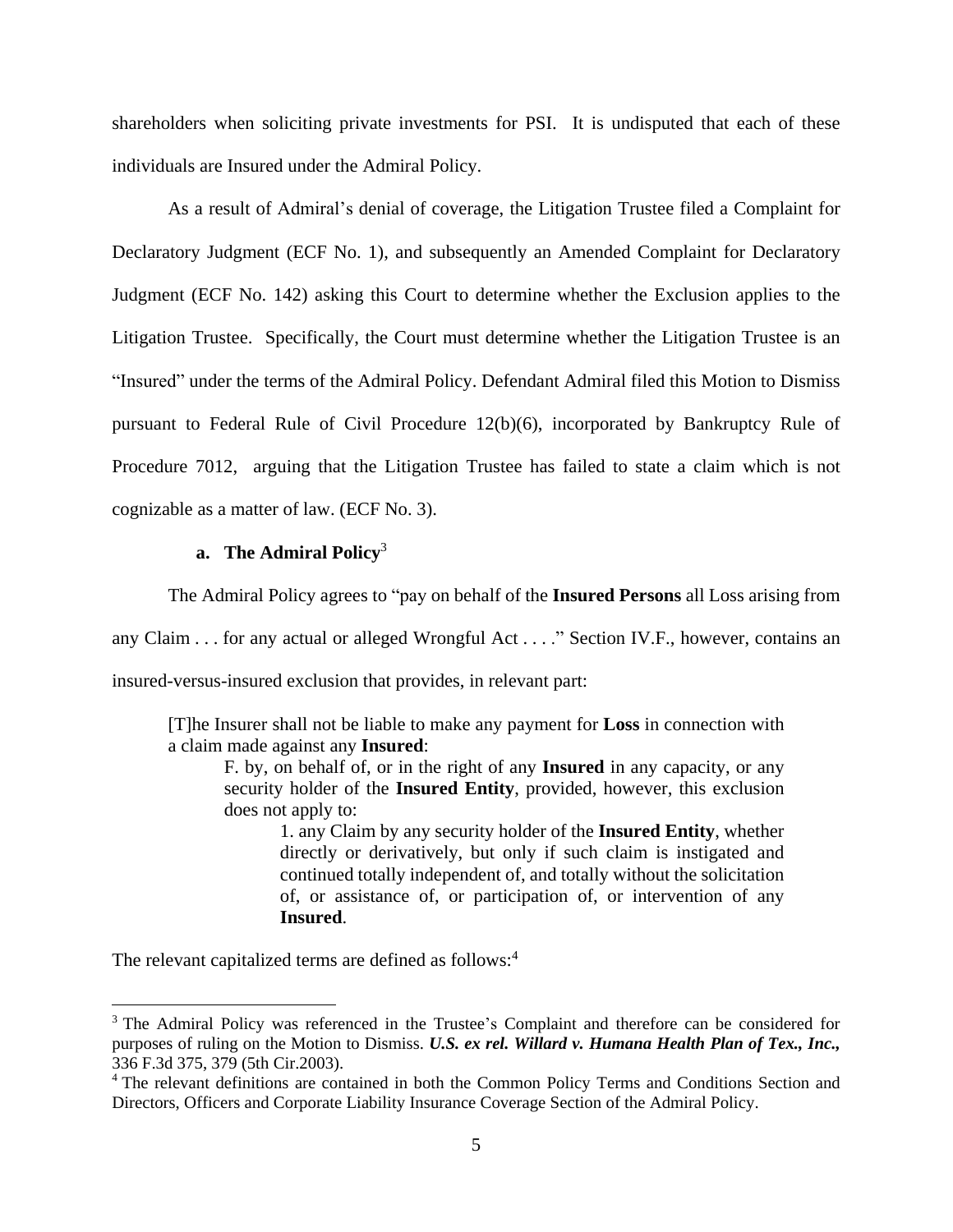**"Debtor in Possession"** means a debtor in possession as such term is used in Chapter 11 of the United States of America Bankruptcy Code.<sup>5</sup>

## **"Insured"** means any **Insured Person** or any **Insured Entity.**

## **"Insured Person"** means:

1. any past, present or future duly elected or appointed director or officer of an Insured Entity, or

2. any past, present or future duty elected or appointed member of the board of managers, member of the management committee, or equivalent executive of an **Insured Entity** if organized as a limited Liability Company.

**"Insured Entity"** means the **Named Insured** and any **Subsidiary**, and in the event any bankruptcy proceeding shall be instituted by or against the **Insured Entity,** the **Debtor in Possession** (or equivalent status outside the United States), if any.

The Admiral Policy also speaks to the Parties' obligations in the event of bankruptcy or insolvency:

Bankruptcy or insolvency of the Insureds or of their estates shall not relieve the **Insurer** of any of its obligations hereunder. . . .

Thus, under the Admiral Policy, Defendants are not required to provide coverage for any loss

related to a claim made *against* PSI's directors and officers or PSI (or in the event of bankruptcy,

PSI as debtor in possession) "*by, on behalf of, or in the right of*" PSI's directors and officers or

PSI (or in the event of bankruptcy, PSI as debtor in possession) (emphasis added). Moreover, in

the event of bankruptcy, Defendants are still obligated to provide coverage consistent with the

terms of the Admiral Policy.

## **DISCUSSION**

## **A. Legal Standard**

 $\overline{a}$ 

Before the Court is a motion to dismiss the Litigation Trustee's Complaint for Declaratory Judgment for failure to state a claim under Federal Rule of Civil Procedure 12(b)(6). The Declaratory Judgment Act authorizes federal courts, "[i]n a case of actual controversy within its

<sup>&</sup>lt;sup>5</sup> Under the Bankruptcy Code, "debtor in possession" means "debtor except when a person has qualified under section 322 of the title is serving as Trustee in the case [.]" 11 U.S.C.A.  $\S$  1101(1) (2018).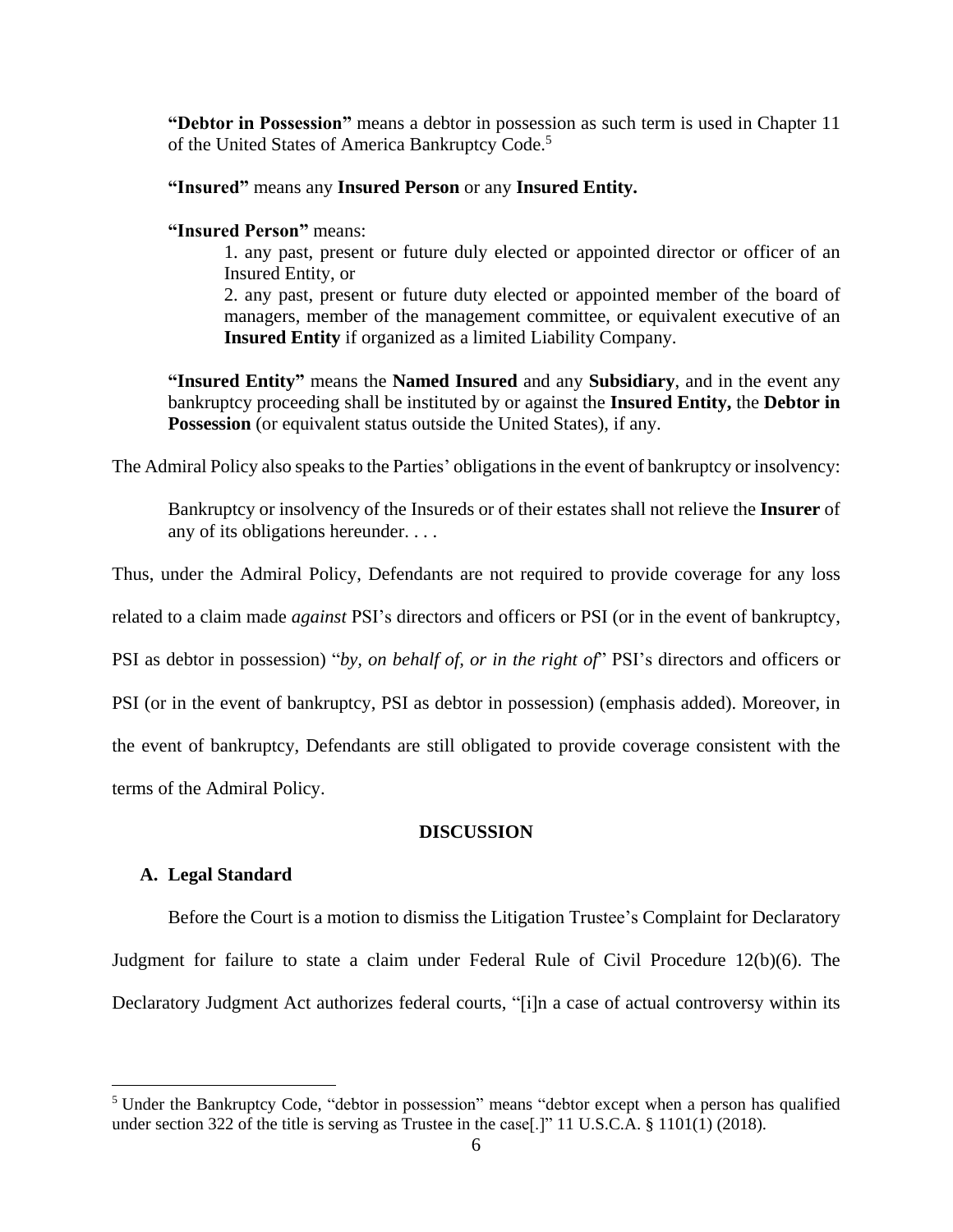jurisdiction, to "declare the rights and other legal relations of any interested party seeking such declaration, whether or not further relief is or could be sought." 28 U.S.C.A § 2201(a) (2018). "The phrase 'case of actual controversy' in the Act refers to the type of 'Cases' and 'Controversies' that are justiciable under Article III." *Garcia v. Glob. Dev. Strategies Inc.*, 44 F. Supp. 3d 666, 670 (W.D. Tex. 2014) (quoting *MedImmune, Inc. v. Genentech, Inc.*, 549 U.S. 118, 127 (2007)). A court may not enter an advisory opinion on a hypothetical set of facts, and therefore, for purposes of the Declaratory Judgment Act, Article III requires that a dispute be "definite and concrete, touching the legal relations of parties having adverse legal interests." *Id.* (quoting *MedImmune*, 549 U.S. at 127–30). "[A] declaratory judgment claimant[, however,] need not actually expose himself to liability before bringing suit." *Id.* "[T]he question in each case is whether the facts alleged, under all the circumstances, show that there is a substantial controversy, between parties having adverse legal interests, of sufficient immediacy and reality to warrant the issuance of a declaratory judgment." *MedImmune*, 549 U.S. at 127; *see also Vantage Trailers, Inc. v. Beall Corp.*, 567 F.3d 745, 748 (5th Cir.2009).

Here, the Parties do not dispute that a justiciable controversy exists. Instead, the Parties are using a Federal Rule of Civil Procedure  $12(b)(6)$  motion to argue the merits of the ultimate dispute contained in the Litigation Trustee's Complaint for Declaratory Judgment. Given the circumstances and Parties' requests, the Court will evaluate the merits of the Motion to Dismiss using the traditional 12(b)(6) standard.

In the Fifth Circuit, when considering a motion to dismiss for failure to state a claim, the court must "accept all well-pleaded facts as true and view all facts in the light most favorable to the plaintiff." *Thompson v. City of Waco, Texas*, 764 F.3d 500, 502–03 (5th Cir. 2014) (citing *Ashcroft v.Iqbal*, 556 U.S. 662, 678 (2009)). "To survive dismissal, a plaintiff must plead 'enough facts to state a claim to relief that is plausible on its face." *Id.* (quoting *Bell Atl. Corp. v. Twombly*,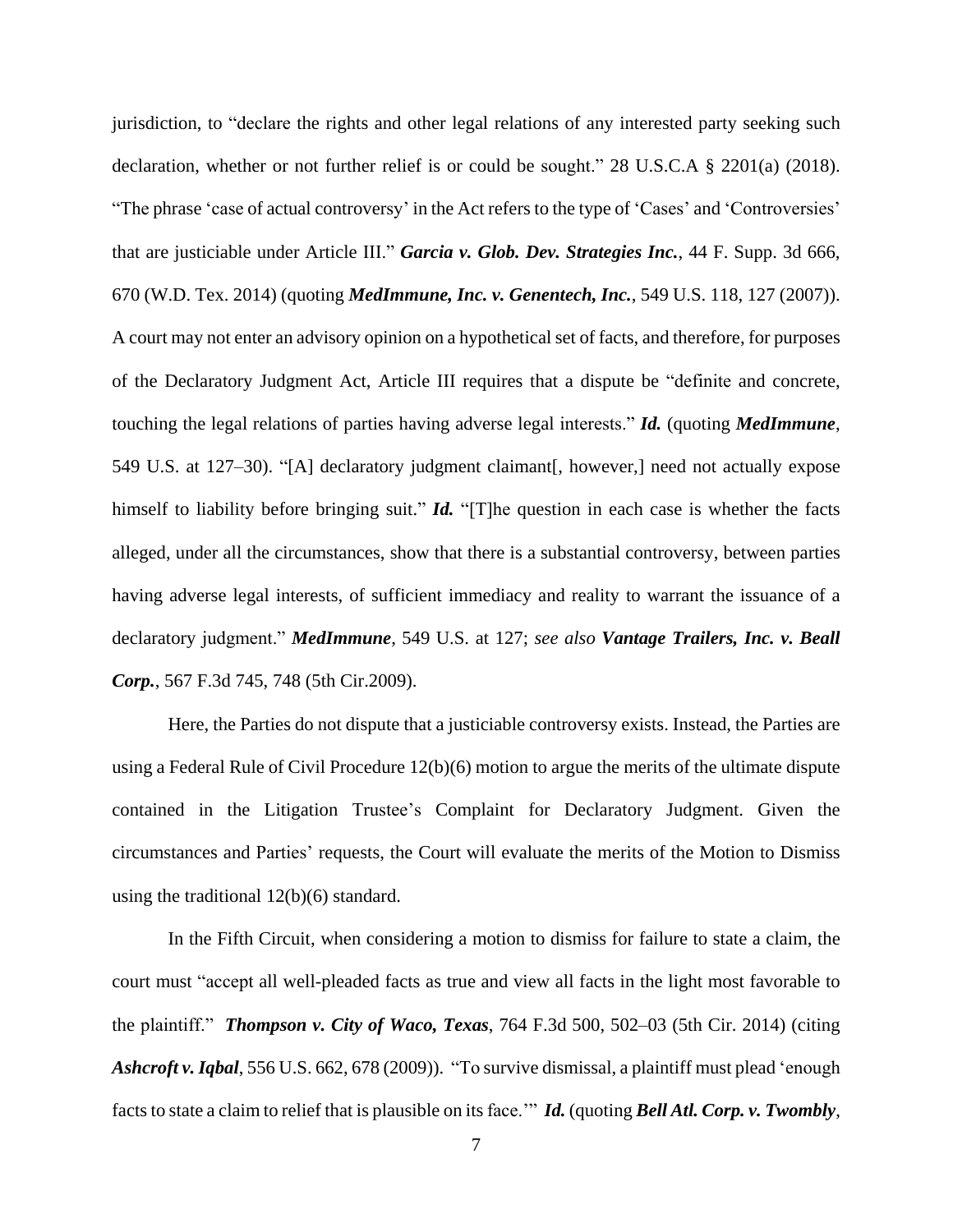550 U.S. 544, 570 (2007)). "A claim has facial plausibility when the plaintiff pleads factual content that allows the court to draw the reasonable inference that the defendant is liable for the misconduct alleged." *Iqbal*, 556 U.S. at 678; see also *Twombly*, 550 U.S. at 570 (holding complaint must allege enough facts to move the claim "across the line from conceivable to plausible"). The determination of whether the plausibility standard has been met is "a contextspecific task that requires the reviewing court to draw on its judicial experience and common sense." *Iqbal*, 556 U.S. at 679; *see also Doe ex rel. Magee v. Covington Cnty. Sch. Dist. ex rel. Keys*, 675 F.3d 849, 854 (5th Cir. 2012) (en banc) ("Our task, then, is to determine whether the plaintiff stated a legally cognizable claim that is plausible, not to evaluate the plaintiff's likelihood of success."). Motions to dismiss under Fed. R. Civ. P. 12(b)(6) are "viewed with disfavor and [are] rarely granted." *Leal v. McHugh*, 731 F.3d 405, 410 (5th Cir. 2013) (citing *Turner v. Pleasant*, 663 F.3d 770, 775 (5th Cir. 2011)).

"On a motion to dismiss, the court may properly consider the documents attached to or incorporated by reference in the plaintiff's complaint, facts of which judicial notice may be taken, and matters of public record." *U.S. ex rel. Willard v. Humana Health Plan of Tex., Inc.,* 336 F.3d 375, 379 (5th Cir.2003) (citing *Lovelace v. Software Spectrum, Inc.*, 78 F.3d 1015, 1017–18 (5th Cir.1996)). "A court may take judicial notice of related proceedings and records in cases before the same court." *MacMillan Bloedel Ltd. V. Flintkote Co.*, 760 F.2d 580, 587 (5th Cir. 1985).

#### **B. Legal Analysis**

#### **a. D&O Claims (Derivative Claims)**

First, applying the plain language of the Exclusion, Defendants argue that the Litigation Trustee's Lawsuit is barred by the Exclusion because the Trustee's lawsuit is "on behalf of," or "in the right of" any Insured. Defendants maintain that the Litigation Trust Agreement assigned the D&O Claims to the Litigation Trustee, and as an assignee, the Litigation Trustee stands in the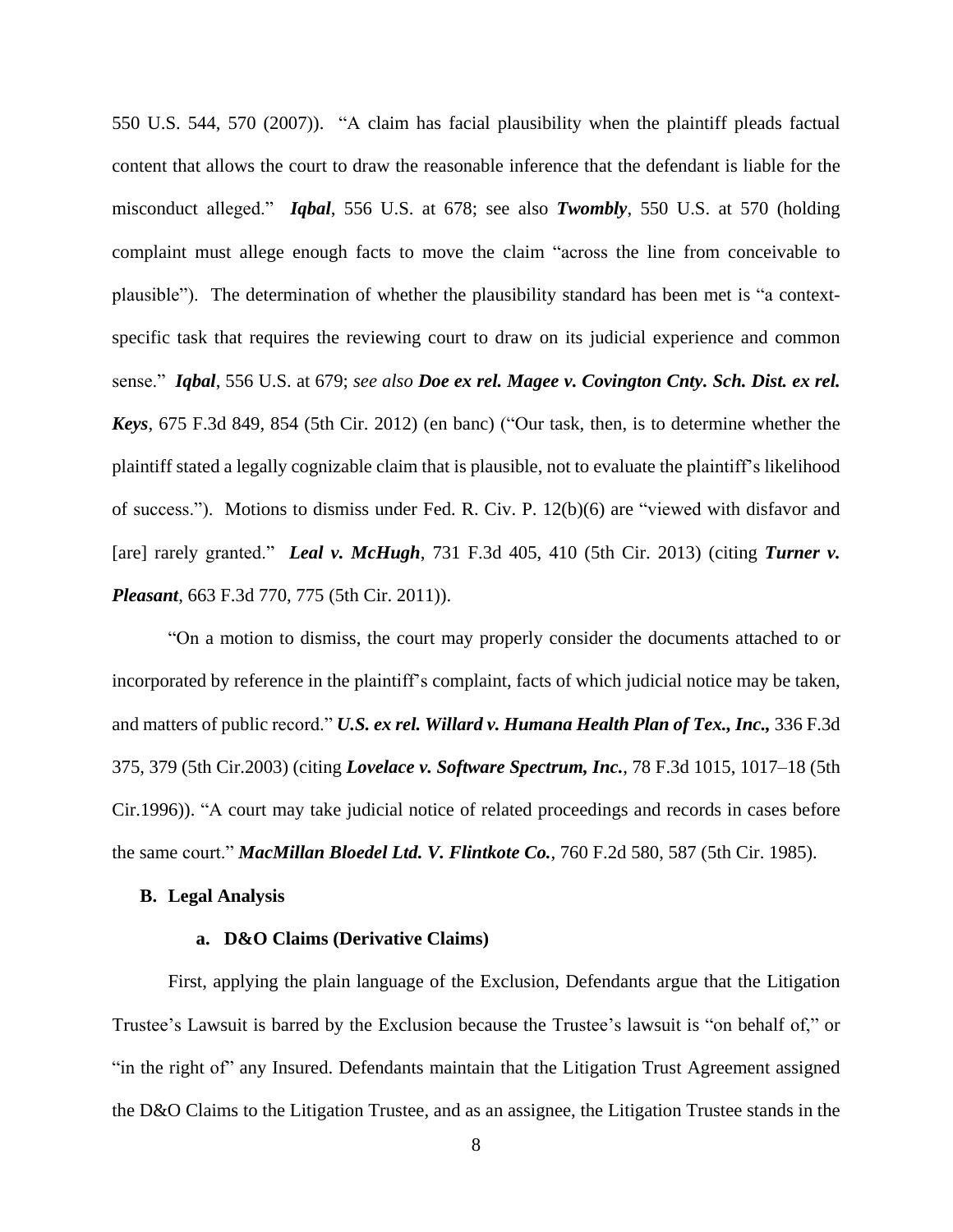same position as PSI with respect to the D&O Claims. Moreover, because the Litigation Trustee is asserting derivative claims, and derivative claims belong to the corporation, the Litigation Trustee, as a direct assignee of PSI, is asserting PSI's claims against the directors and officers. Consequently, given that the D&O Claims were assigned by PSI to the Litigation Trustee, the Litigation Trustee's D&O Claims are brought "on behalf of or in the right of" the Insured (PSI) and are barred by the Exclusion. Defendants cite to two cases which hold that claims assigned by an "insured" are barred by an "insured-versus-insured exclusion ": *Niemuller v. Nat'l Union Fire Ins. Co.*, No. 92 Civ. 0070 (SS), 1993 WL 546678, (S.D.N.Y Dec. 30, 1993); *Great Am. Ins. Co. v. Primo*, 512 S.W.3d 890 (Tex. 2017).

*Niemuller v. Nat'l Union Fire Ins. Co.* involved a lawsuit whereby Qantel Corporation ("Qantel") filed suit for breach of employment agreement and fiduciary duties against Niemuller, a former director and officer of Quantel. 1993 WL 546678 at \*1. Qantel had purchased a directors and officers insurance policy containing an exclusion clause insulating the insurer from liability for claims made against a director or officer "which are brought by any Insured or the Company . ..." *Id.* Subsequently, Qantel entered into an Asset Purchase Agreement with Decision Data Credit Corporation (DDCC) and Sussex Investment, Ltd. (Sussex) whereby DDCC and Sussex would each receive 50% interest in all rights and claims against Niemuller. *Id.* Stated differently, Quantel assigned its claims against Niemuller to DDCC and Sussex. *Id.* Niemuller reported his claim for advancement of defense costs to the insurance company. *Id.* The insurance company refused to provide coverage for Niemuller's defense costs and maintained that the insurance policy's exclusion clause specifically exclude claims against Qantel's own directors and officers. *Id.*

Niemuller contended that the exclusion clause did not apply to his request for defense costs because Qantel assigned its claims to DDCC and Sussex. *Id.* Niemuller supported his argument by citing to cases involving regulatory banking agencies, such as the Federal Deposit Insurance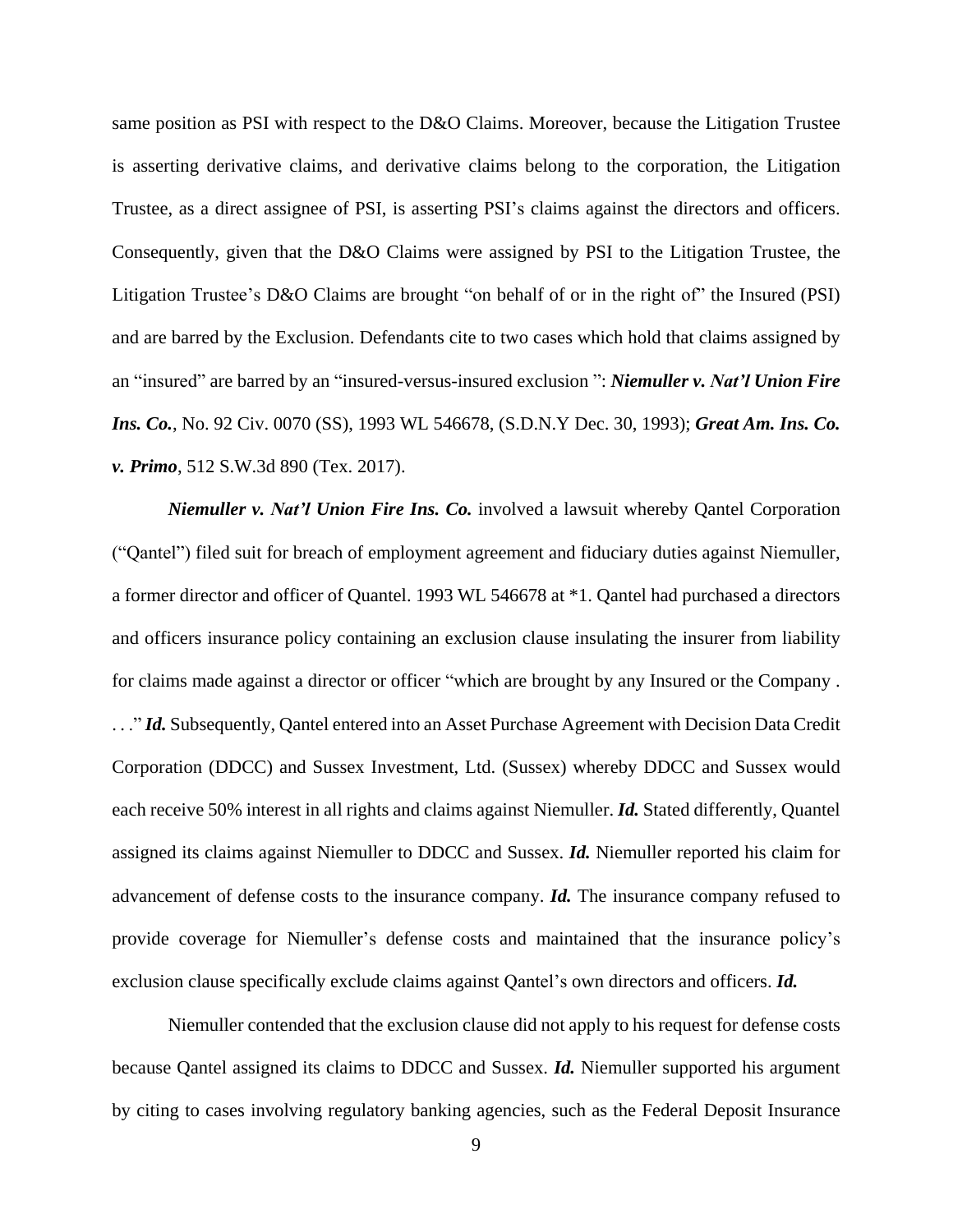Corporation (FDIC), where courts recognized such "regulatory assignees" should not be treated as an ordinary assignee and are therefore not barred by the insured-versus-insured exclusion. *Id.* The court found these regulatory assignee cases distinguishable:

The extant case before me, in contrast, involves ordinary assignees who are continuing an action brought by their assignors. As noted previously, and in no way undermined by the regulatory cases cited by Niemuller, *ordinary assignees have neither independent claims nor any greater rights than those belonging to their assignors*. Therefore, there is no reason to rely on the regulatory cases cited by Niemuller in interpreting the Exclusion clause at issue in this case.

Id. at <sup>\*4</sup> (emphasis added). Ultimately, the court held that the exclusion clause applied because DDCC and Sussex were ordinary assignees who were continuing an action brought by their assignors. *Id.* at \*4.

In *Great Am. Ins. Co. v. Primo*, Robert Primo ("Primo") wrote himself two checks totaling over \$100,000 shortly before resigning from his position as a director and treasurer of Briar Green. 512 S.W.3d at 892. Briar Green maintained that Primo misappropriated funds and made a claim for the alleged loss with its fidelity insurer, Travelers Casualty & Surety Company ("Travelers"). *Id.* Travelers paid the claim in exchange for a written assignment of all Briar Green's rights and claims against Primo for the loss. *Id.* Subsequently, Travelersthen sued Primo to recover the funds. *Id.* Primo, in turn, asserted a third-party claim against Briar Green and made a demand against Great American Insurance Company ("Great American") seeking reimbursement for the defense costs and attorney's fees he incurred in the Travelers suit. *Id.* Travelers then non-suited its claims against Primo who then non-suited its claims against Briar Green. *Id.* Primo then filed a contractual-indemnity action against Briar Green to recover the attorney's fees and expenses he incurred in the Traveler's suit. *Id.* Great American provided a defense to Briar Green as required by its policy. The suit ended in a judgment for Primo for about \$100,000 in damages and fees. *Id.* While the indemnity suit proceeded, Primo sued Great American in another action, seeking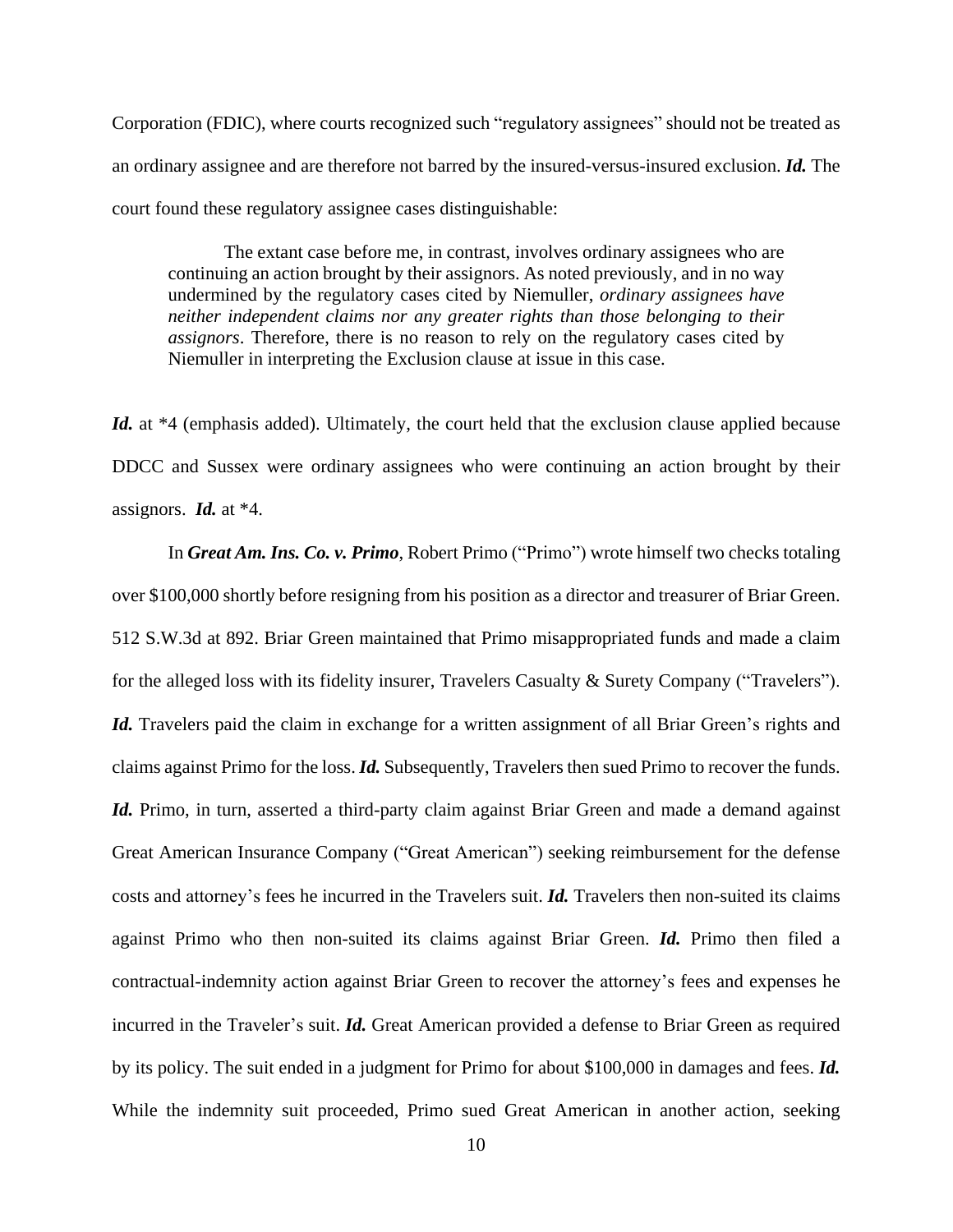reimbursement for the defense costs and attorney's fees he incurred in the Traveler's suit. *Id.* Great American argued, in part, that it owed no duty to defend Primo because the action fell under the insurance policy's insured-versus-insured exclusion which limited Great American's liability for claims made "by, or for the benefit of, or at the behest of [Briar Green] or at the behest of [Briar Green] or . . . any person or entity which succeeds to the interest of [Briar Green]." *Id.* Ultimately, the Texas Supreme Court held that Briar Green's assignment to Traveler's of its claims against Primo "succeeded to the interest" of Briar Green and therefore, the insured-versus-insured exclusion barred coverage for the claims asserted by Primo. *Id.* at 895.

Neither *Niemuller* nor *Primo* implicate the same type of transfer of assets involved in this case. Here, the transfer of the Litigation Trust Assets, which is defined to include the D&O Claims, was accomplished by way of the Litigation Trust Agreement, which is incorporated by the Plan:

As of the Effective Date, *pursuant to and in accordance with section 1141 of the Bankruptcy Code*, *the Plan and Confirmation Order, the Debtors, and Dr. Julio Palmaz, as applicable, hereby irrevocably transfer, assign and deliver to the Litigation Trust all of their respective right, title, and to the Litigation Trust Assets [(defined to include D&O Claims)]*, free and clear of any and all Liens, Claims, encumbrances or interests of any kind in such property of any other Person.

(ECF No. 356, Litigation Trust Agreement, ¶ 1.2(a)) (emphasis added). The Court recognizes that the language of the Litigation Trust Agreement uses assignment language. The Court, however, would be remiss to ignore the circumstances under which the Plan and incorporated documents were negotiated. *See Primo*, 512 S.W.3d at 894 ("A written contract must be construed to give effect to the parties' intent expressed in the text as understood in light of the facts and circumstances surrounding the contract's execution, subject to the parol evidence rule  $\dots$ . The [parol evidence] rule does not prohibit consideration of surrounding circumstances that inform, rather than vary from or contradict, the contract text. Those circumstances include, according to Professor Williston's treatise, 'the commercial or other setting in which the contract was negotiated and other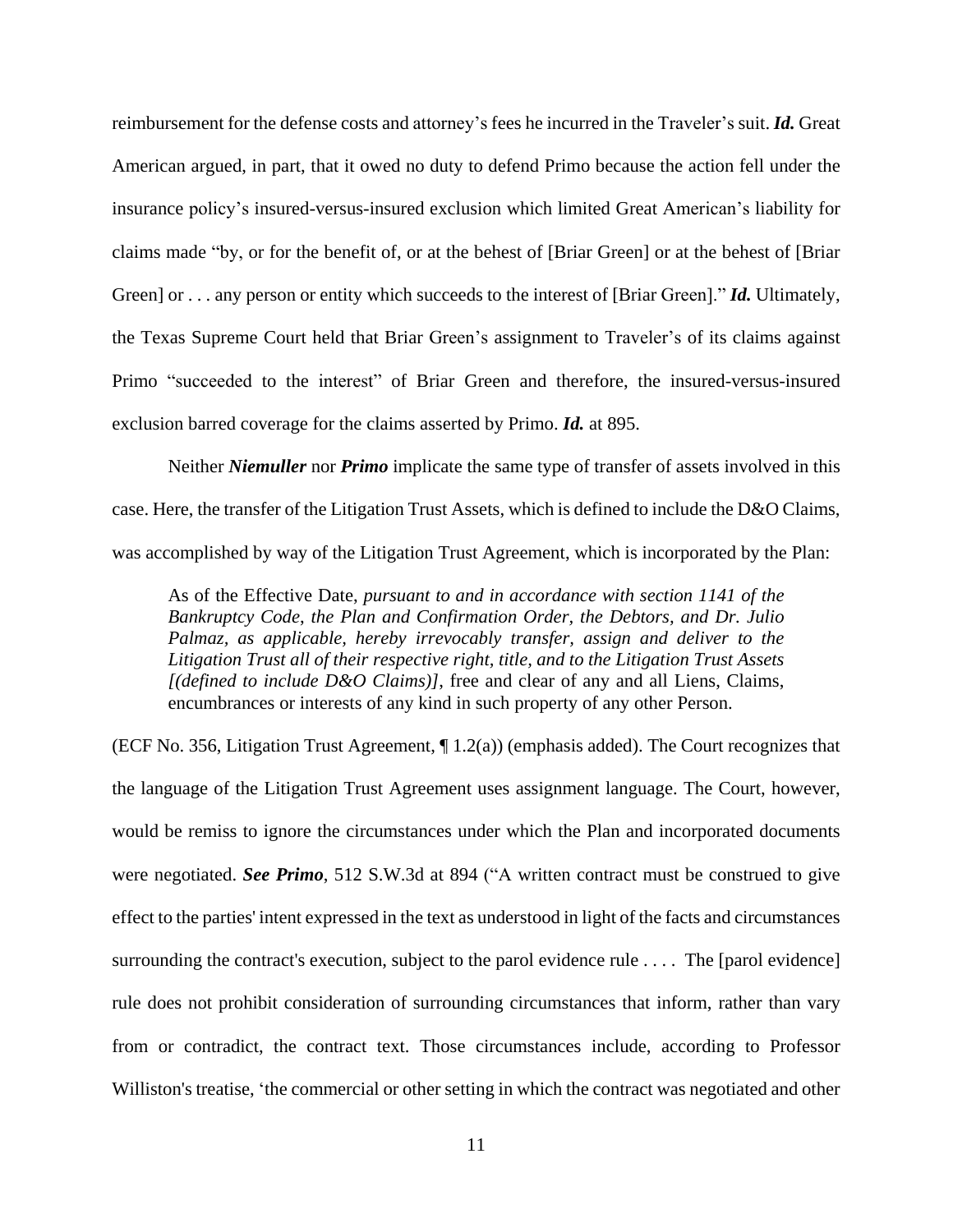objectively determinable factors that give a context to the transaction between the parties.'"). The Litigation Trust Agreement was drafted and executed in the context of a chapter 11 bankruptcy for purposes of confirming the Plan. It is not unreasonable to interpret the "assignment" of the Litigation Trust Assets, not as a contractual assignment as those in *Niemuller* and *Primo*, but rather as a vesting of assets from one entity to another entity to otherwise accomplish the effect of § 1141(b),<sup>6</sup> which automatically vests all property of the estate in the debtor unless the plan or order confirming the plan provides otherwise. *See Primo*, 512 S.W.3d at 894 (interpreting the term "successor in interest" as used in a D&O policy according to "what the parties intended by the word 'succeeds'"). Moreover, the vesting of the Litigation Trust Assets to the Litigation Trust was accomplished so that the Litigation Trustee could pursue the Litigation Trust Assets:

(e). Purpose of the Litigation Trust. The Litigation Trust shall be established for the sole purpose of liquidating and distributing its assets to the Litigation Trust Beneficiaries (who are holders of Classes 5 Equity Interests which are or may be Allowed) . . . . The Litigation Trust, through the Litigation Trustee, shall (i) collect and reduce the assets of the Litigation Trust to Cash, (ii) prosecute, settle and otherwise administer the Litigation Trust Assets, (ii[i]) make distributions to the beneficiaries of the Litigation Trust in accordance with the terms of this Plan and the Trust Agreement and (iv) take such other actions as may be reasonably necessary to accomplish the purposes of this section 6.6 of the Plan, as more specifically set forth in the Trust Agreement.

(*Id.*, Plan, ¶ 6.6(e)). To hold that vesting of Litigation Trust Assets in the Litigation Trust was a contractual assignment as those depicted in *Primo* and *Niemuller* ignores the context in which the Litigation Trust was executed, the functioning of § 1141(b), and the purpose of the Litigation Trust. As such, the Court does not agree that the assignment language contained in the Litigation Trust Agreement is sufficient for deeming this Litigation Trustee as an assignee for purposes of the Exclusion.

<sup>6</sup> Unless otherwise noted, all citations are to 11 U.S.C. § 101 *et seq*.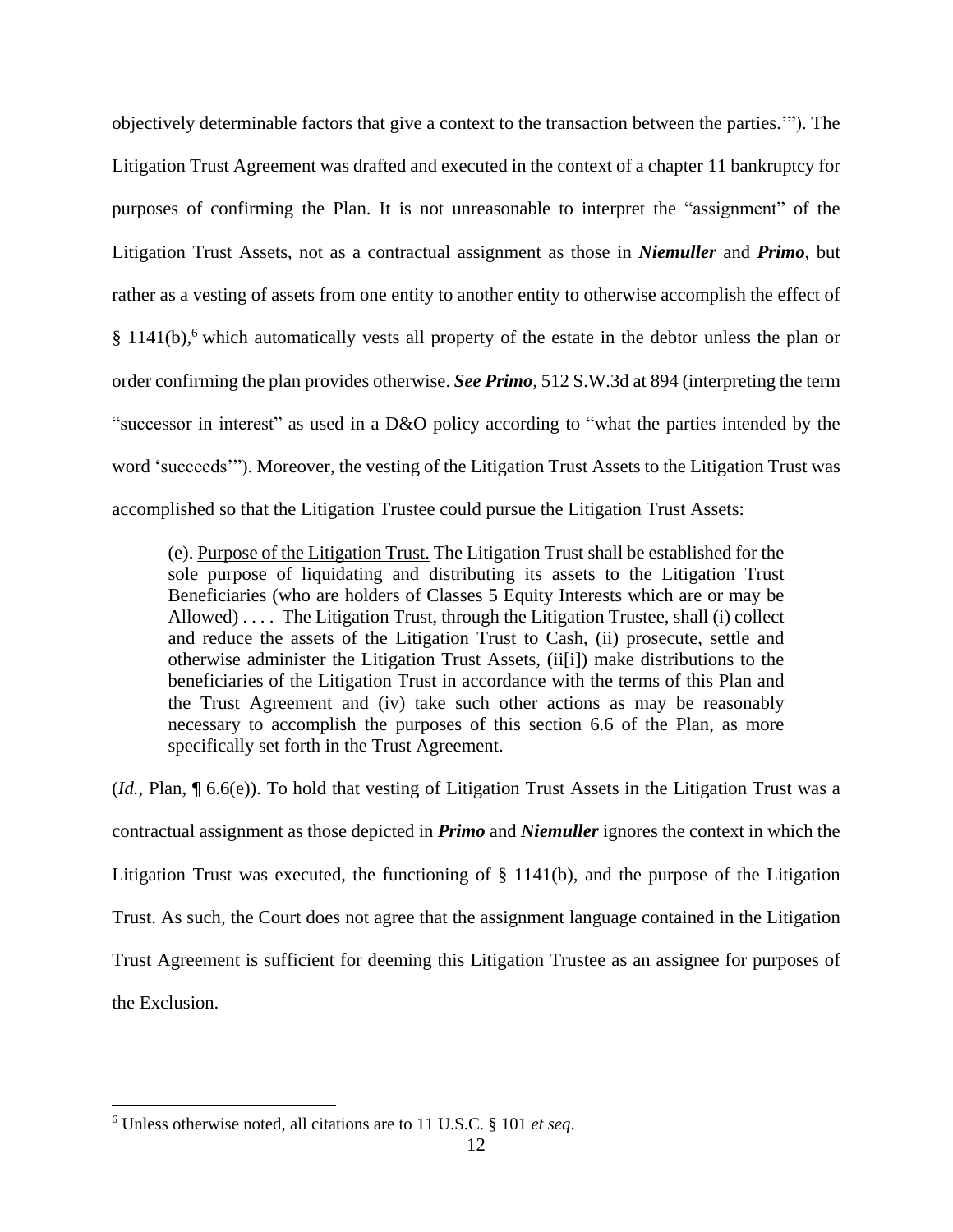Next, Defendants argue that three U.S. Courts of Appeal have held that the insured-versusinsured exclusion applies in the bankruptcy context and barsthe Litigation Trustee's claims against the debtor's former director and Officers. The Court will discuss each case in turn.

In *Biltmore Assocs., LLC v. Twin City Fire Ins. Co.,* Visitalk filed bankruptcy under chapter 11 after two years in business. 572 F.3d 663, 666 (9th Cir. 2009). As debtor in possession, Visitalk sued recently discharged officers and directors for breaches of their fiduciary duties. *Id.* The insurers refused coverage under the insured-versus-insured exclusion. *Id.* at 667. Subsequently, Visitalk filed a reorganization plan where it assigned its claims against the directors and officers to a trust established for the creditors ("Visitalk Creditor's Trust") and named Biltmore as trustee. *Id.* Biltmore and the directors and officers agreed to settle Visitalk's claims for approximately \$175 million and the directors and officers assigned their rights against liability insurers to the Visitalk Creditor's Trust. *Id.* Biltmore sued the insurance companies to recover on the claims, and the district court dismissed the case.<sup>7</sup> *Id.* Relying on the insured-versus-insured exclusion, the court affirmed the district court's dismissal of the complaint because "a postbankruptcy debtor in possession acts in the same capacity as a pre-bankruptcy debtor for purposes of directors and officers liability insurance." *Id.* at 668. The insured-versus-insured exclusion language in *Biltmore* is similar to the language in the present case: "The insurer shall not be liable to make any payment for Loss in connection with any Claim . . . brought or maintained *by or on behalf of* an Insured in any capacity." *Id.* (emphasis added). Thus, the issue before the court was "whether the underlying suit was 'brought or maintained on behalf of an Insured in any capacity.'"

*Id.*

 $7$  The District Court dismissed the case for reasons not related to the insured-versus-insured exclusion.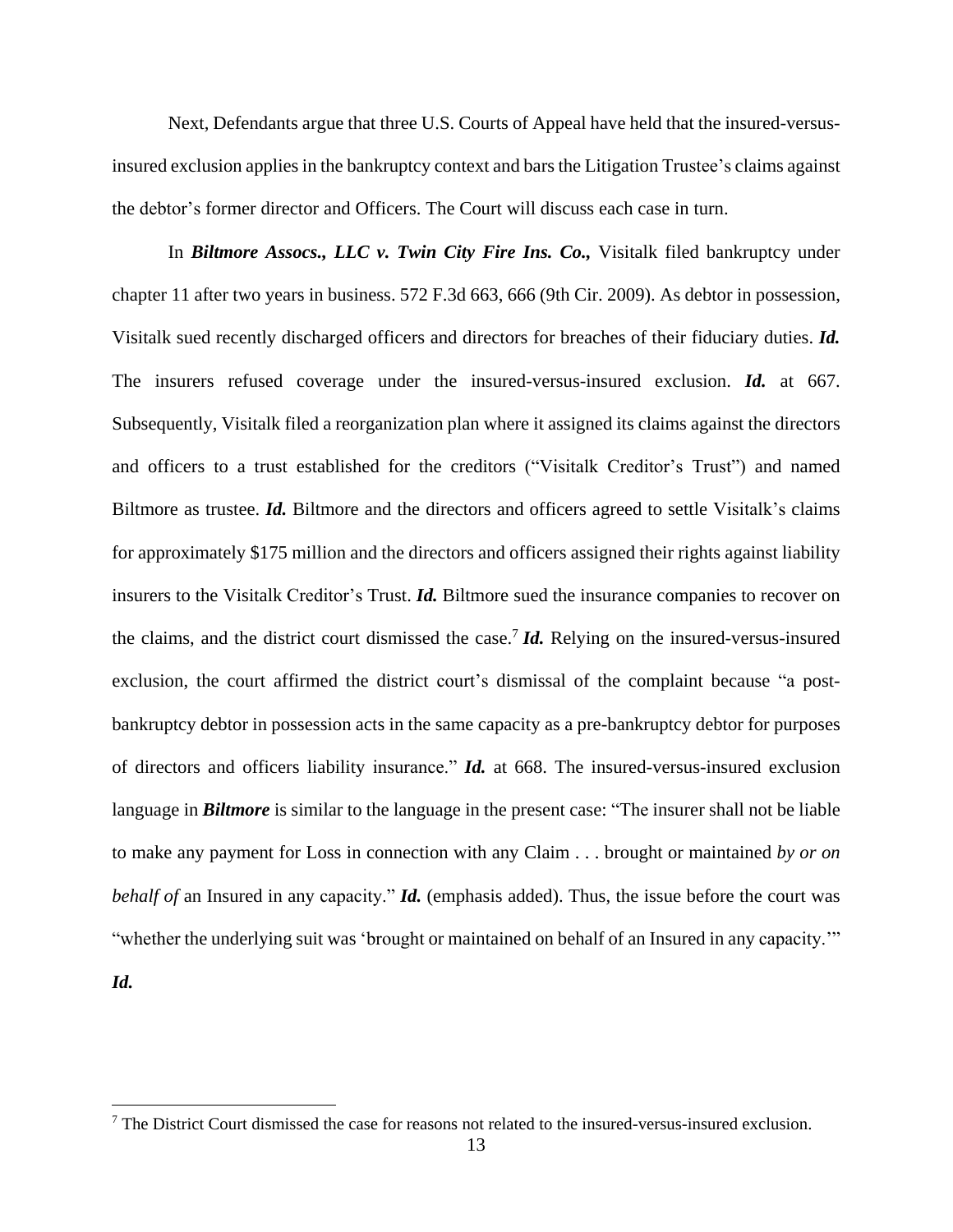Despite the similarities in the language of the *Biltmore* policy and the language in the Admiral Policy, *Biltmore* is readily distinguishable. In *Biltmore*, Visitalk, as debtor in possession, sued its directors and officers directly and then later assigned its rights against the liability insurer to a creditors' trust for Biltmore, as trustee, settled the claims. Consequently, the arguments and analysis in *Biltmore* were framed in an attempt to distinguish (or equate) Visitalk as debtor in possession and Visitlk as an insured under the policy. Here, PSI never initiated a lawsuit against its directors and officers; rather, the Litigation Trustee initiated the lawsuits post-confirmation. Based on this distinction alone, the Court finds that *Biltmore* has no bearing on this case.

In a decision ultimately affirmed by the Eighth Circuit, a Missouri Bankruptcy Court held that a plan committee's lawsuit against a debtor's officers for breach of fiduciary duty and negligence in management was barred by a policy's insured-versus-insured exclusion. *Reliance Ins. Co. v. Weis,* 148 B.R. 575, 583 (E.D. Mo. 1992), *aff'd*, 5 F.3d 532 (8th Cir. 1993). In *Weis*, Bank Building and Equipment Corporation ("BBC") filed chapter 11 bankruptcy and over a year later obtained approval of a liquidation plan. *Id.* at 577. Pursuant to the liquidation plan, (1) the Plan Committee of BBC was formed to implement the liquidation plan; (2) all causes of action belonging to the bankruptcy estate (of BBC) vested in the Plan Committee of BBC and were to be brought in the name of such; and (3) Richard Miller ("Miller") was appointed as the Liquidation and Distribution Agent to act as the representative of the Plan Committee of BBC. *Id.* at 577–78. Subsequently, Miller brought suit against former BBC officers for breach of fiduciary duty and negligence in management of BBC. *Id.* at 578. Notice of the civil action was given to Reliance Insurance Company ("Reliance"), which had issued a director's and officer's liability policy to BBC. *Id.* Defendants requested coverage for themselves under the director and officer policy, and Reliance denied such coverage asserting that the claims were excluded under the policies insuredversus-insured exclusion. *Id.* The exception excluded Reliance's liability as to any loss "in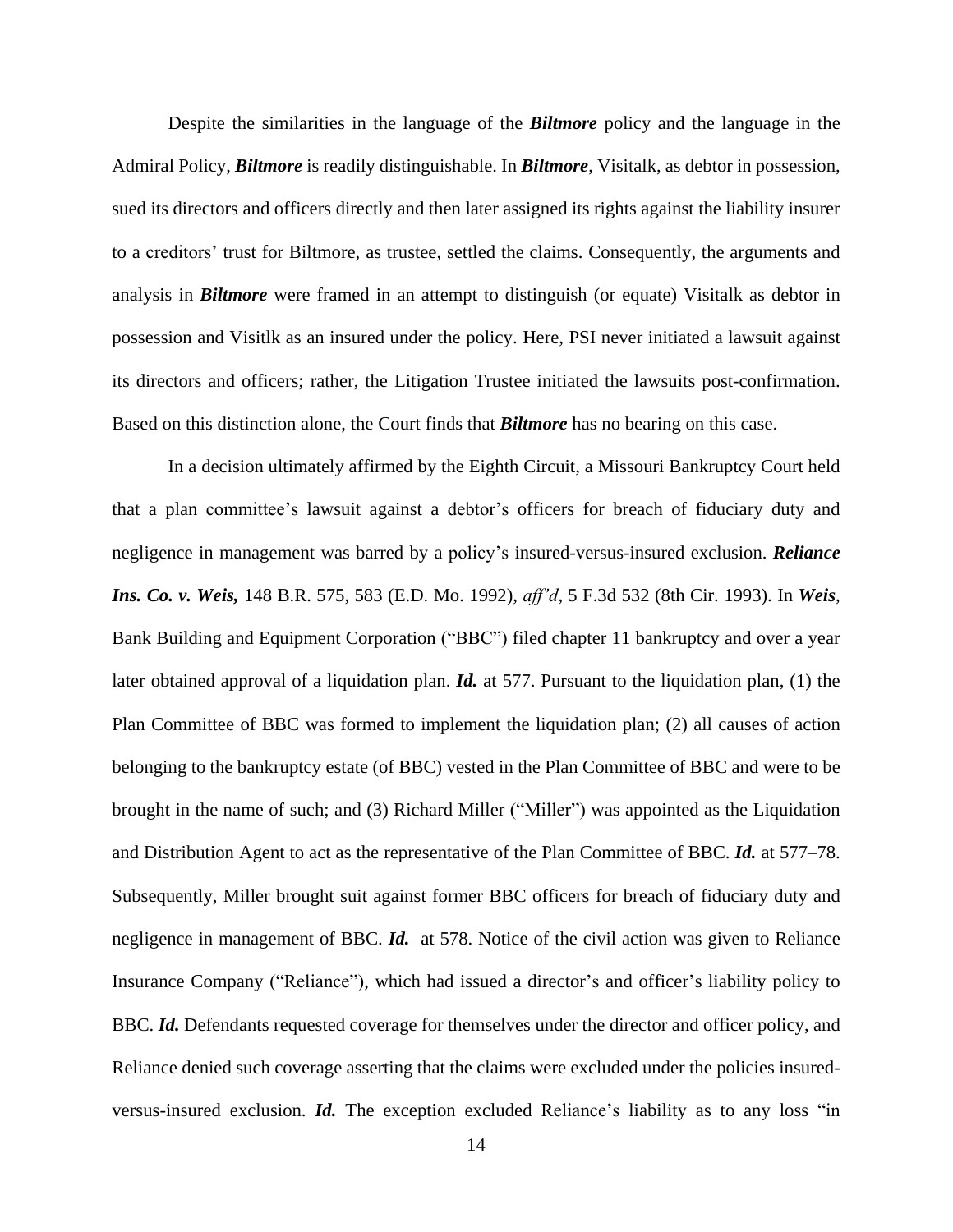connection with any claim made against the Directors and officers . . . by or on behalf of a Director and/or Officer or by or on behalf of the Company, except for stockholder(s) derivative actions brought by a shareholder(s) of the company other than a Director and/or Officer." *Id.*

Reliance asserted that the Plan Committee of BBC was asserting claims on behalf of BBC, and therefore the cause of action fell within the insured-versus-insured exclusion. *Id.* The Plan Committee of BBC argued that the action is not brought on behalf of BBC, but rather brought by Miller, as agent for the Plan Committee, on behalf of the bankruptcy estate of BBC. *Id.* The court rejected this argument and ultimately concluded that the action initiated by the Plan Committee was on behalf of BBC against the directors and officers and therefore, barred under the policy's insured-versus-insured exclusion. *Id.* at 583. The court's decision was premised on two bases: (1) there is no legal distinction between the debtor and the bankruptcy estate because under § 541, "the estate succeeds to any right of action a debtor corporation may have to recover damages; and (2) under the terms of BBC's plan, Miller and the Plan Committee of BBC were obligated to "pursue BBC's right of action in order to recover assets for BBC's estate [for distribution to BBC's creditors]. *Id.* Here, the terms of the Plan differ from that of *Weis* in that the express purpose of this Litigation Trust is to distribute its assets to the Litigation Trust Beneficiaries (who are noninsider holders of Classes 5 Equity Interests), not to recover assets for Debtors' estate for distribution to its creditors. (ECF No. 356, Plan, ¶ 6.6(e)).

*Indian Harbor Ins. Co. v. Zucker et al.* is the most recent circuit court case dealing with the insured-versus-insured exclusion in the bankruptcy context. 860 F.3d 373 (6th Cir. 2017). *Indian Harbor* involved a corporation, Capitol Bancorp ("Capitol"), who filed chapter 11 bankruptcy. *Id.* at 374. Throughout the bankruptcy, Capital remained a debtor in possession. *Id.* Eventually, the United States Trustee appointed a creditors' committee to represent Capitol's unsecured creditors. *Id.* In 2013, Capitol decided to liquidate the company, and after negotiations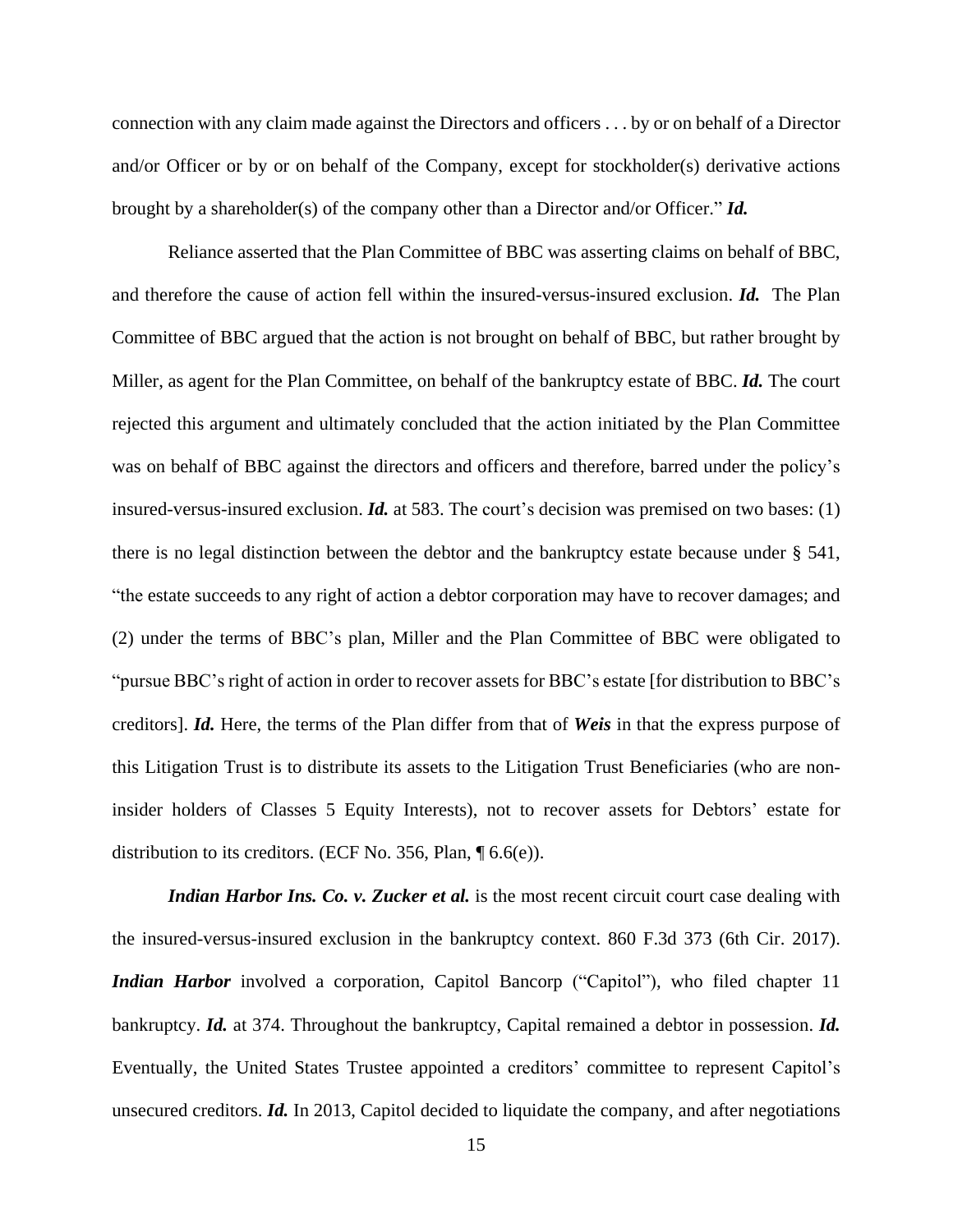between the creditors and Capitol (as debtor in possession still under the direction of Capitol's officers), the parties agreed to a liquidation plan that required Capitol to assign all of the company's causes of action to a liquidating trust which would pursue those claims on behalf of the creditors *Id.* at 347–75. The plan stipulated that the officer's pre-petition liability would be limited to amounts recovered from Capitol's liability insurance policy ("Capitol's D&O Policy") held by Indian Harbor Insurance Company ("Indian Harbor"). *Id.* at 375. Capitol's D&O Policy covered any "Loss resulting from a first made claim against the Insured Persons . . . during the Policy Period . . . for a Wrongful Act." *Id.* Capitol's D&O Policy, however, excluded from coverage "any claim made against an Insured Person . . . by, on behalf of, or in the name or right of, the Company or any Insured Person[.]" *Id.* This exclusion did not apply to derivative suits by independent shareholders. *Id.* In August 2014, the litigation trustee, Zucker, sued Capitol's officers for \$18.8 million alleging they breached their fiduciary duties to the Capitol. *Id.* Upon notifying Indian Harbor of the lawsuit, Indian Harbor filed an action seeking a declaratory judgment that Indian Harbor had no obligation to cover any damages from the lawsuit because the Trust's claims fell within the insured-versus-insured exclusion. *Id.*

The issue before the Sixth Circuit was narrowly framed as whether "the Company" (a defined term in the insurance policy) included Capitol as debtor in possession. *Id.* at 378. Ultimately, the Sixth Circuit held that Capitol in its pre-bankruptcy form was the same entity as Capitol as debtor in possession and therefore, the insured-versus-insured exclusion barred Zucker from recovering under the Capitol D&O Policy. *Id.*

The majority opinion first analyzed the terms of the Capitol D&O Policy focusing on the exclusion language which bars claims "by, on behalf of, or in the name or right of, the Company or any Insured Person" against an Insured Person. *Id.* at 375. The court reasoned that because Capitol assigned its rights to its causes of action to the litigation trust, the litigation trust was a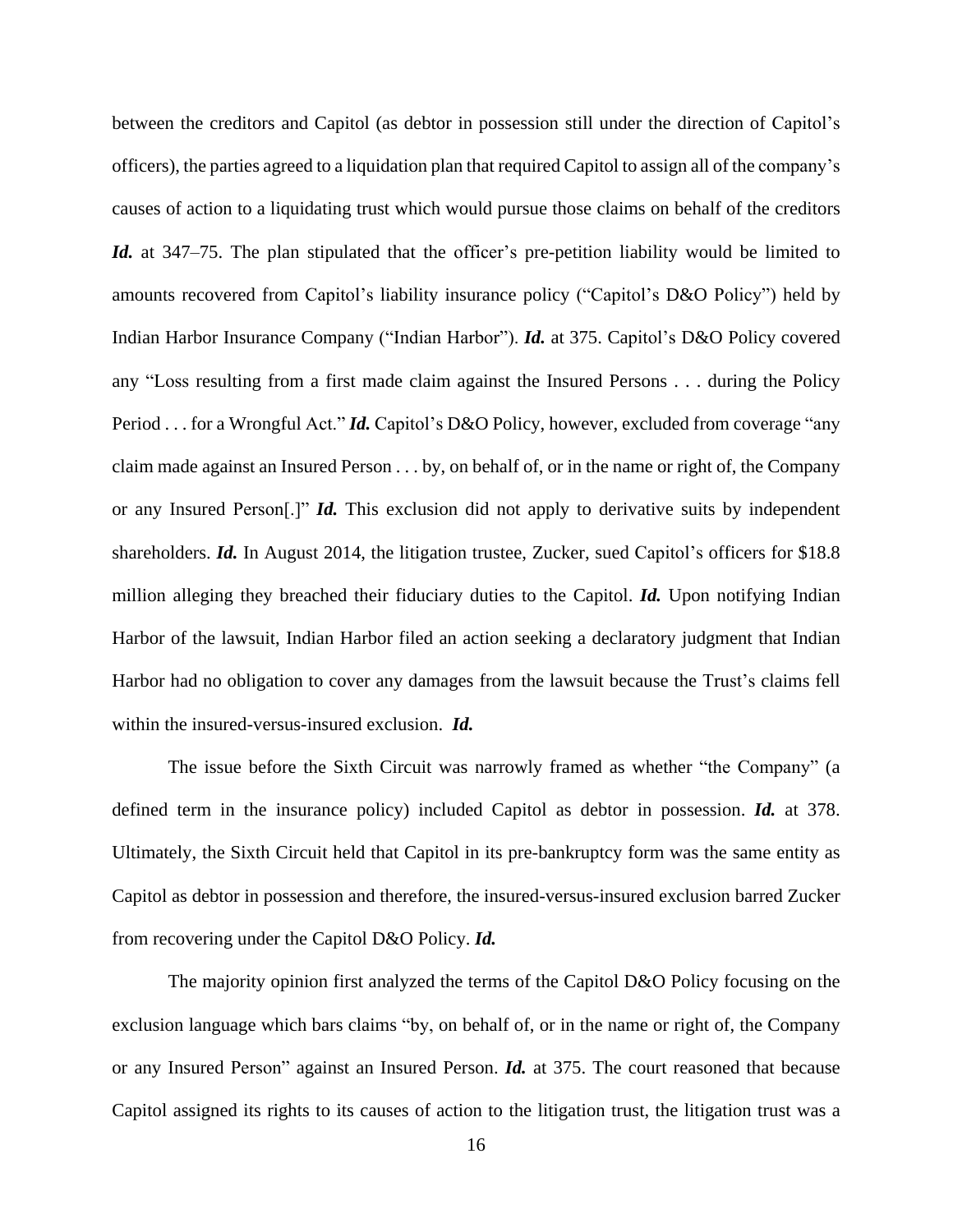voluntary assignee and therefore stood in Capitol's shoes and possessed the same rights subject to the same defenses. *Id.* In response, Zucker argued that when Capitol filed bankruptcy, it became a debtor in possession administering the estate for the benefit of creditors thereby rendering it a legally distinct entity. *Id.* at 376. The court disagreed.

The court analyzed the definitions of "debtor in possession" and "debtor" and concluded that because "debtor in possession" is defined as "the debtor" and "debtor" is defined as "the person or municipality concerning which a case under this title has been commenced," "'the debtor in possession is the debtor, and the debtor is the person . . . that filed for bankruptcy.'" (first citing *Biltmore,* 572 F.3d at 671; and then citing 11 U.S.C. §§ 1101(1), 101(13) (2012)). The Sixth Circuit also cited to *NLRB v. Bildisco & Bildisco*, 465 U.S. 513, 528 (1984), a United States Supreme Court case involving the rejection of a collective-bargaining agreement, asserting that under *Bildisco & Bildisco*, the Supreme Court also rejected this separate and distinct argument. *Id*.

The Sixth Circuit also recognized that upon the filing of a bankruptcy petition, a new legal entity—the bankruptcy estate—is created, and that upon the creation of the bankruptcy estate, Capitol's pre-petition causes of action became property of the estate. *Id.* at 378. The court, however, dismissed this as irrelevant and found instead that because the estate cannot act on its own and requires a debtor in possession or trustee to act on its behalf, the claims were still brought by Capitol (the Company), on behalf of the estate. *Id.*

The dissent maintained that the "trustee in this case should have the same right to be exempt from the insured-versus-insured exclusion as a court appointed trustee[,]" noting that "[f]unctionally . . . there is no distinction between an assigned trustee that a bankruptcy court has determined is independent and does not pose a risk of collusion, and one that is appointed by a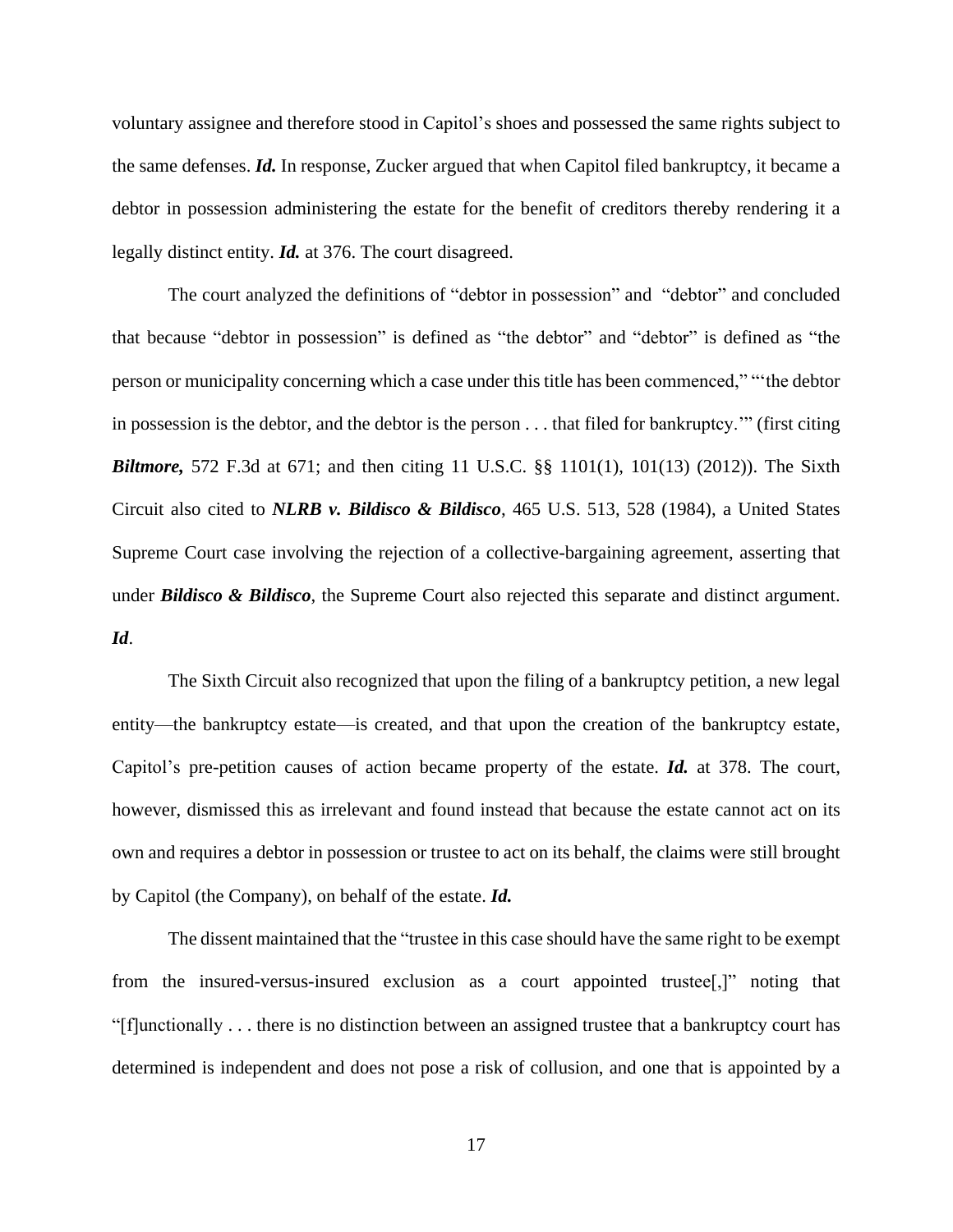bankruptcy court and is by nature of that appointment independent." *Id.* at 379 (Bernice, J., dissenting). The dissent also acknowledged the implications of the majority's holding:

If the majority's decision becomes settled precedent, this Court will send a clear message to creditors in chapter 11 proceedings that if claims against directors and officers are deemed to be of significant value and the plan proposes to put those claims into a trust, the creditors must not agree to a plan proposed or even agreed to by the debtor in possession. Instead creditors will be required to seek the appointment of a bankruptcy trustee, where appropriate, or they will have to defeat the debtor in possession's plan and propose their own disclosure statement and plan. The cost in terms of professional fees and judicial resources cannot be overstated, especially in light of the fact that there would be no practical difference to the insurance companies as they would still be required to defend the directors' and officers' claims.

#### *Id.* at 382.

The Court is not persuaded by the majority's opinion in *Indian Harbor* for a number of reasons. First, as previously noted, the issue the *Indian Harbor* court sought to answer was whether "the Company" under the terms of the policy included Capitol as debtor in possession. *Id.* This issue is not before this Court; rather, the issue before this Court is whether the Litigation Trustee is an Insured. There is no question that, under the express terms of the Admiral Policy, the Insured includes a debtor in possession.

Second, the Sixth Circuit asserts that because a debtor in possession, while subject to a specific list of functions and duties under § 1107, is not required to investigate its financial condition and improper conduct, it does not function as the equivalent of a chapter 11 trustee. *Id.* at 377. Based on this premise, the *Indian Harbor* court dismissed the case law which holds that a court-appointed trustee was not barred by the insured-versus-insured exclusion:

Chapter 11 gives the debtor in possession all the statutory powers and duties of a trustee. But there is one revealing exception: the debtor in possession need not investigate the debtor's financial condition or any improper conduct because "the debtor cannot be expected to inform on itself." Zucker and the Reids do not come to grips with this distinction. Every case they invoke in support of their position involves a court-appointed trustee rather than an assignee from a Chapter 11 debtor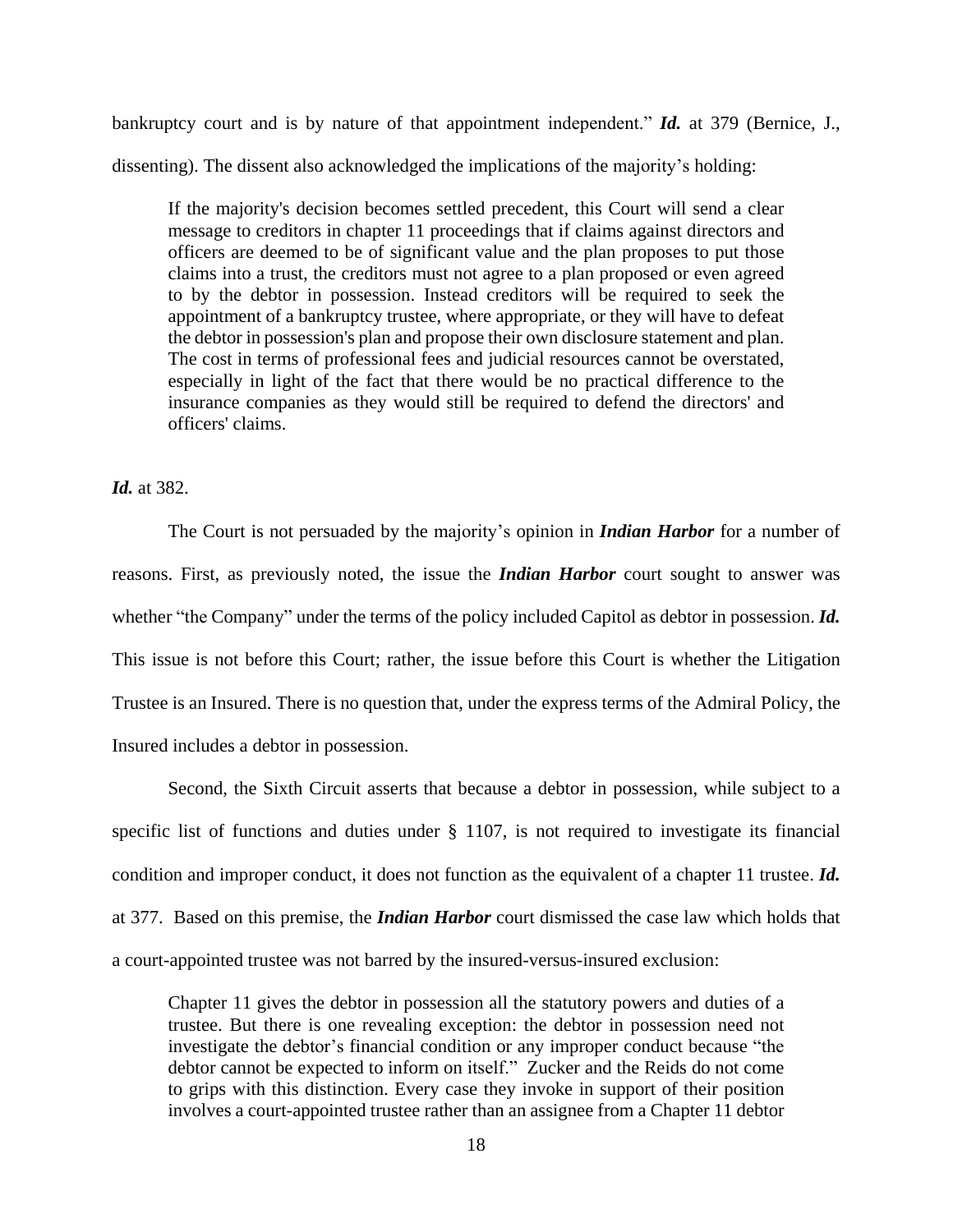in possession. If Capitol had successful emerged from Chapter 11 bankruptcy, as Zucker's counsel (correctly) acknowledged at oral argument, it would once again be the same "Company" covered by the Contract. How strange then to treat the debtor in possession as an entirely distinct entity for purposes of this insurance contract.

\* \* \*

It makes no difference that the bankruptcy court approved the plan transferring the bankruptcy estate's causes of action from Capitol to the Liquidation Trust. Zucker and the Reids may be right that court approval offers a safeguard against the collusive suits that insured-versus-insured exclusions seek to prevent. *But that does not eliminate the practical and legal difference between an assignee and a court-appointed trustee that receives the right to sue on the estate's behalf by statute.*

Id. (emphasis added) (first citing 11 U.S.C. § 1107(a); and then citing William L. Norton, Jr., 5

Norton Bankruptcy Law and Practice § 93:23 (3d ed. 2008)). Here, this Litigation Trustee is not

subject to such limitation as the Litigation Trust Agreement tasks this Litigation Trustee with all

of the duties of a statutorily-appointed chapter 11 trustee and is under an obligation to investigate

improper conduct by the debtor:

Authority of the Trustee: Subject only to any limitations contained herein the Trustee . . . is expressly authorized to:

(b) exercise and perform the rights, powers, and duties held by each Debtor's estate with respect to the Litigation Trust Assets, including without limitation the authority under 1123(b)(3) of the Bankruptcy Code, and *shall be deemed to be acting in the capacity of a trustee under sections 704 and 1106 of the Bankruptcy Code, including commencing, prosecuting or settling causes of action, enforcing contracts or asserting claims, defenses, offsets and privileges*[.]

(ECF No. 356, Litigation Trust Agreement, ¶ 3.8(b)) (emphasis added). Stated differently, this Litigation Trustee represents "an independent and disinterested entity, separate and distinct from the debtor as well as the pre-petition company, and as such does not strictly 'stand in the shoes' of the debtor." *See e.g. Cohen et al. v Nat'l Union Fire Ins. Co. et al (In re County Seat Stores, Inc.*), 280 B.R. 319, 326 (Bankr. S.D.N.Y. 2002) (holding that a chapter 11 trustee, as a statutory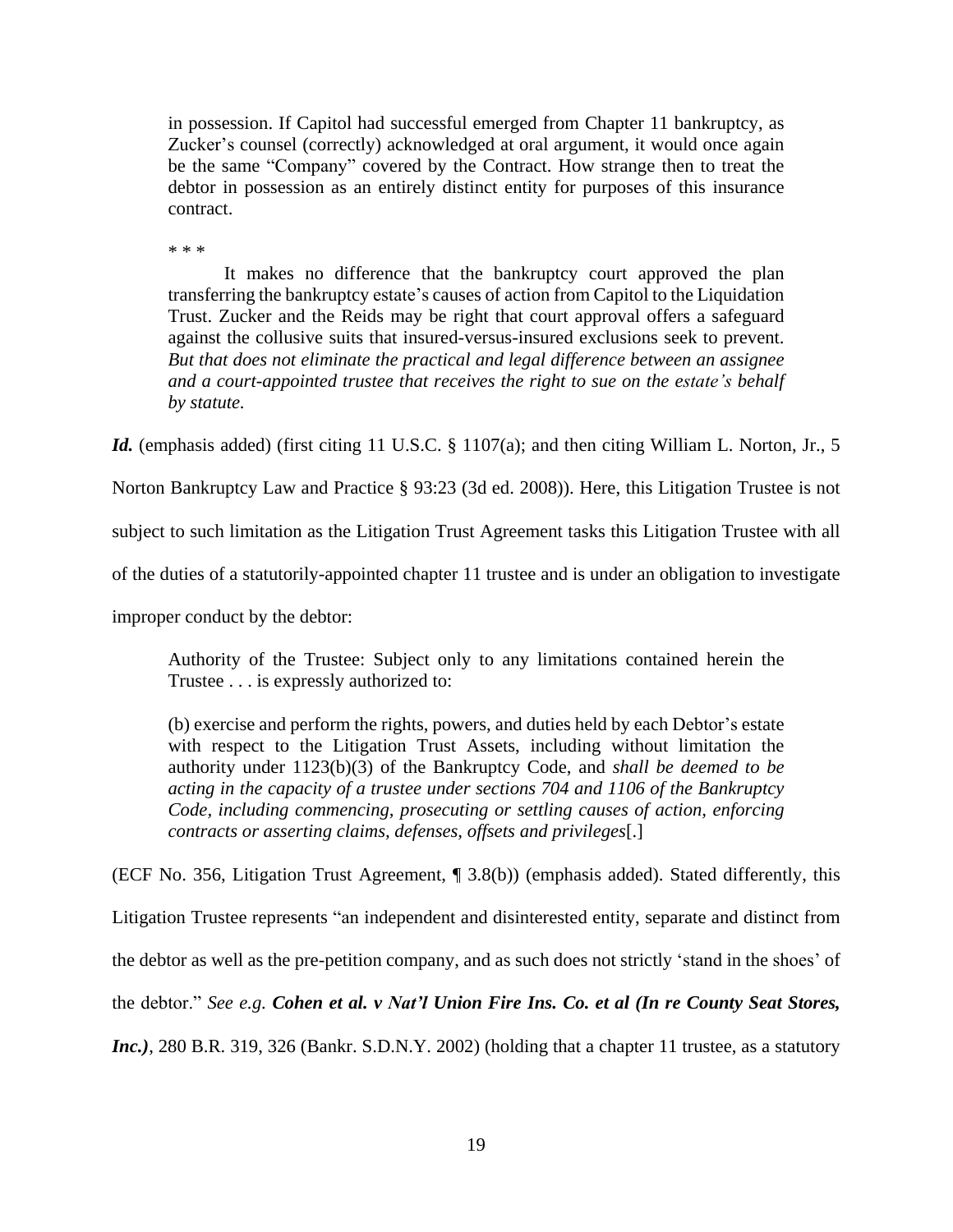entity and "truly adverse party does not (or should not) invoke fears of collusion" associated with insured-versus-insured exclusions).

Next, the *Biltmore* court, *Indian Harbor* court, and Defendants argue that Supreme Court precedent under *Bildisco & Bildisco* also holds that a debtor and debtor in possession are not separate and distinct entities. *Bildisco & Bildisco* stated:

Obviously if the [debtor in possession] were a wholly "new entity," it would be unnecessary for the Bankruptcy Code to allow it to reject executory contracts, since it would not be bound by such contracts in the first place. *For our purposes, it is sensible to view the debtor in possession as the same "entity" which existed before the filing of the bankruptcy petition, but empowered by virtue of the Bankruptcy Code to deal with its contracts and property in a manner it could not have done absent the bankruptcy filing.*

*Bildisco & Bildisco*, 465 U.S. at 528 (emphasis added). This Court does not interpret *Bildisco & Bildisco*'s application as broadly as others suggest its application is. The express language of the opinion limits this separate-entity principle to the treatment of executory contracts under § 365. As such, the Court does not agree that a finding that the debtor and debtor in possession are separate and distinct entities for purposes of the insured-versus-insured exclusion is adverse to Supreme Court precedent.

During oral arguments counsel appearing on behalf of John Foster maintained that the *Indian Harbor* holding cannot be reconciled with the Fifth Circuit's treatment of separate entities in *Dynasty Oil & Gas, LLC v. Citizens Bank et al. (In re United Operating, LLC),* 540 F.3d 351, 355 (5th Cir. 2008)*.* (ECF No. 170, Transcript, 59:10–14). The Court agrees. In *United Operating*, the Fifth Circuit recognized that without a specific and unequivocal reservation contained in a chapter 11 plan to pursue a claim post-confirmation, a post-confirmation chapter 11 debtor has no standing to pursue that claim. 540 F.3d at 355. Describing the creation, treatment, and termination of various entities under the Code, the *United Operating* court held that the ability to pursue a prepetition cause of action post-confirmation is an issue of standing: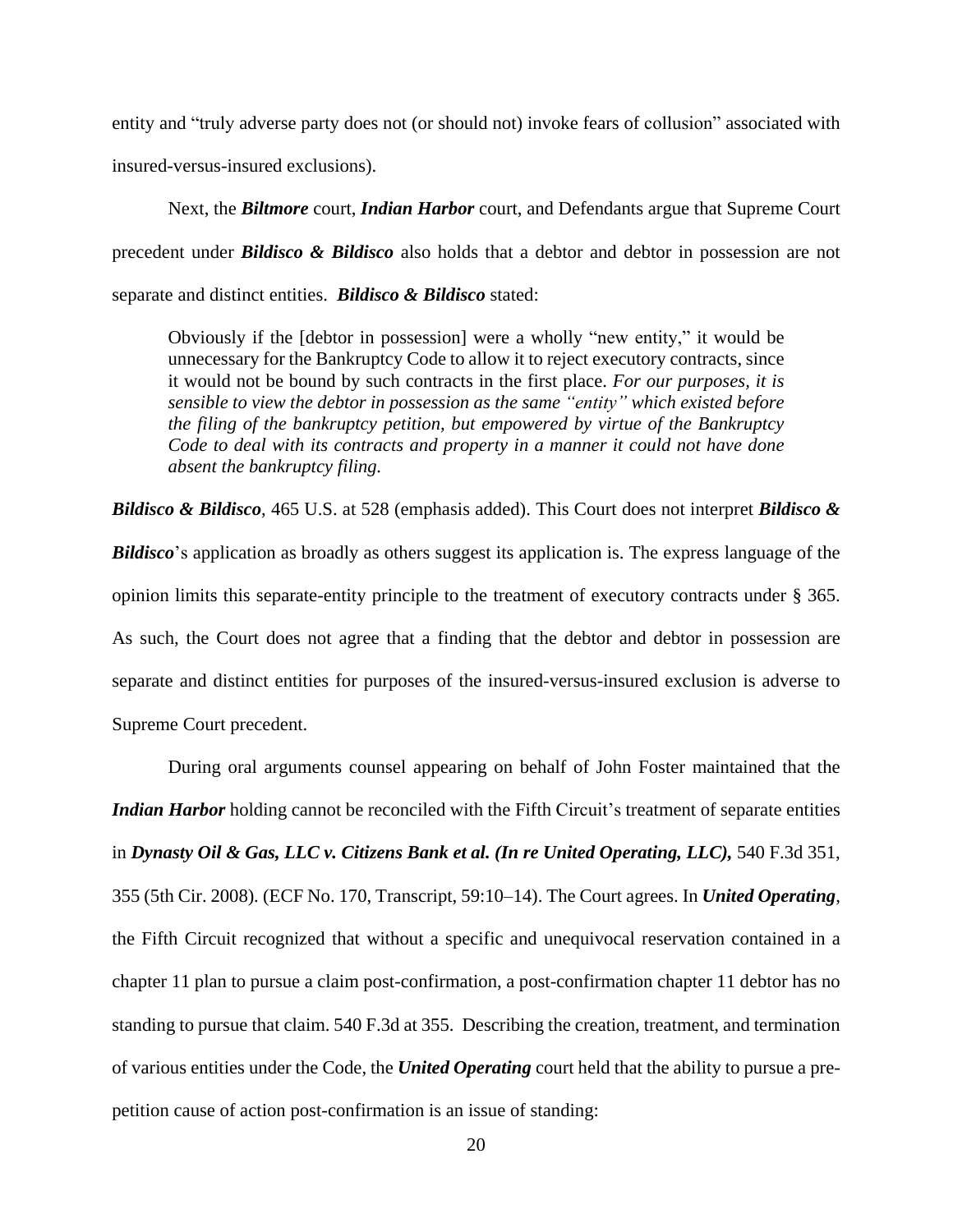During its Chapter 11 case, Dynasty, as a debtor in possession, had most of the powers of a bankruptcy trustee to pursue claims on behalf of the estate. 11 [U.S.C.](https://1.next.westlaw.com/Link/Document/FullText?findType=L&pubNum=1000546&cite=11USCAS1107&originatingDoc=Ic8ad7ae6688e11ddb6a3a099756c05b7&refType=RB&originationContext=document&transitionType=DocumentItem&contextData=(sc.UserEnteredCitation)#co_pp_8b3b0000958a4) § [1107\(a\).](https://1.next.westlaw.com/Link/Document/FullText?findType=L&pubNum=1000546&cite=11USCAS1107&originatingDoc=Ic8ad7ae6688e11ddb6a3a099756c05b7&refType=RB&originationContext=document&transitionType=DocumentItem&contextData=(sc.UserEnteredCitation)#co_pp_8b3b0000958a4) Upon confirmation of the plan, the estate ceased to exist, and Dynasty lost its status as a debtor "in possession." 11 U.S.C. § [1101\(1\);](https://1.next.westlaw.com/Link/Document/FullText?findType=L&pubNum=1000546&cite=11USCAS1101&originatingDoc=Ic8ad7ae6688e11ddb6a3a099756c05b7&refType=RB&originationContext=document&transitionType=DocumentItem&contextData=(sc.UserEnteredCitation)#co_pp_f1c50000821b0) *In re [Grinstead,](https://1.next.westlaw.com/Link/Document/FullText?findType=Y&serNum=1987085154&pubNum=164&originatingDoc=Ic8ad7ae6688e11ddb6a3a099756c05b7&refType=RP&fi=co_pp_sp_164_3&originationContext=document&transitionType=DocumentItem&contextData=(sc.UserEnteredCitation)#co_pp_sp_164_3)* 75 B.R. 2, 3 [\(Bankr.D.Minn.1985\).](https://1.next.westlaw.com/Link/Document/FullText?findType=Y&serNum=1987085154&pubNum=164&originatingDoc=Ic8ad7ae6688e11ddb6a3a099756c05b7&refType=RP&fi=co_pp_sp_164_3&originationContext=document&transitionType=DocumentItem&contextData=(sc.UserEnteredCitation)#co_pp_sp_164_3) At that time, Dynasty's authority to pursue claims as though it were a trustee also expired. *In re Ice Cream [Liquidation,](https://1.next.westlaw.com/Link/Document/FullText?findType=Y&serNum=2006119784&pubNum=164&originatingDoc=Ic8ad7ae6688e11ddb6a3a099756c05b7&refType=RP&fi=co_pp_sp_164_333&originationContext=document&transitionType=DocumentItem&contextData=(sc.UserEnteredCitation)#co_pp_sp_164_333) Inc.,* 319 B.R. 324, 333 [\(Bankr.D.Conn.2005\)](https://1.next.westlaw.com/Link/Document/FullText?findType=Y&serNum=2006119784&pubNum=164&originatingDoc=Ic8ad7ae6688e11ddb6a3a099756c05b7&refType=RP&fi=co_pp_sp_164_333&originationContext=document&transitionType=DocumentItem&contextData=(sc.UserEnteredCitation)#co_pp_sp_164_333) (debtor in possession status, along with the relevant powers of a trustee, "ceases on the effective date of a confirmed plan"). Nonetheless, in some cases the Code allows a reorganized debtor to bring a postconfirmation action on a "claim or interest belonging to the debtor or to the estate." 11 U.S.C. § [1123\(b\)\(3\).](https://1.next.westlaw.com/Link/Document/FullText?findType=L&pubNum=1000546&cite=11USCAS1123&originatingDoc=Ic8ad7ae6688e11ddb6a3a099756c05b7&refType=RB&originationContext=document&transitionType=DocumentItem&contextData=(sc.UserEnteredCitation)#co_pp_d801000002763) A debtor may preserve its standing to bring such a claim (*e.g.,* for fraud or breach of fiduciary duty, or to avoid a preferential transfer) but only if the plan of reorganization expressly provides for the claim's "retention and enforcement by the debtor."  $\S$  [1123\(b\)\(3\)\(B\).](https://1.next.westlaw.com/Link/Document/FullText?findType=L&pubNum=1000546&cite=11USCAS1123&originatingDoc=Ic8ad7ae6688e11ddb6a3a099756c05b7&refType=RB&originationContext=document&transitionType=DocumentItem&contextData=(sc.UserEnteredCitation)#co_pp_6a460000f7311) "After confirmation of a plan, the ability of the [debtor] to enforce a claim once held by the estate is limited to that which has been retained in the plan." *In re [Paramount](https://1.next.westlaw.com/Link/Document/FullText?findType=Y&serNum=1994190997&pubNum=164&originatingDoc=Ic8ad7ae6688e11ddb6a3a099756c05b7&refType=RP&fi=co_pp_sp_164_333&originationContext=document&transitionType=DocumentItem&contextData=(sc.UserEnteredCitation)#co_pp_sp_164_333) Plastics, Inc.,* 172 B.R. 331, 333 [\(Bankr.W.D.Wash.1994\);](https://1.next.westlaw.com/Link/Document/FullText?findType=Y&serNum=1994190997&pubNum=164&originatingDoc=Ic8ad7ae6688e11ddb6a3a099756c05b7&refType=RP&fi=co_pp_sp_164_333&originationContext=document&transitionType=DocumentItem&contextData=(sc.UserEnteredCitation)#co_pp_sp_164_333) *see also In re Tex. Gen. [Petrol.](https://1.next.westlaw.com/Link/Document/FullText?findType=Y&serNum=1995109694&pubNum=506&originatingDoc=Ic8ad7ae6688e11ddb6a3a099756c05b7&refType=RP&fi=co_pp_sp_506_1335&originationContext=document&transitionType=DocumentItem&contextData=(sc.UserEnteredCitation)#co_pp_sp_506_1335) Corp.,* 52 F.3d 1330, 1335 n. 4 (5th [Cir.1995\)](https://1.next.westlaw.com/Link/Document/FullText?findType=Y&serNum=1995109694&pubNum=506&originatingDoc=Ic8ad7ae6688e11ddb6a3a099756c05b7&refType=RP&fi=co_pp_sp_506_1335&originationContext=document&transitionType=DocumentItem&contextData=(sc.UserEnteredCitation)#co_pp_sp_506_1335) (citing *Harstad,* 39 F.3d at [902–03\).](https://1.next.westlaw.com/Link/Document/FullText?findType=Y&serNum=1994224169&pubNum=506&originatingDoc=Ic8ad7ae6688e11ddb6a3a099756c05b7&refType=RP&fi=co_pp_sp_506_902&originationContext=document&transitionType=DocumentItem&contextData=(sc.UserEnteredCitation)#co_pp_sp_506_902)

\* \* \*

If Dynasty had wanted to bring a post-confirmation action for maladministration of the estate's property during the bankruptcy, it was required to state as much clearly in the Plan. Had that been the case, the creditors could have reviewed the possible impact of future litigation on their claims and liabilities before voting to confirm the Plan. As it happened, Dynasty did not preserve those claims. The Plan has been confirmed and substantially consummated; the estate no longer exists. Dynasty is without standing to assert these claims.

*Id.* at 355–56. This Court cannot reconcile *United Operating* with the Sixth Circuit's holding in

*Indian Harbor*. By stripping a post-confirmation entity of standing to pursue a pre-petition cause of action, the *United Operating* opinion recognizes that the debtor, debtor in possession, and the post-confirmation entity are all separate entities. Stated differently, if the debtor, debtor in possession, and the post-confirmation entity were all the same entities, the post-confirmation entity in *United Operating* would not have lost standing to assert its pre-petition claims.

Finally, Defendants' assert that the phrases "in the right of" and "on behalf of" includes assignees. Defendants contend that cases have specifically held that claims by a litigation trustee "assignee," such as this Litigation Trustee, are barred by the insured-versus-insured exclusion. *See*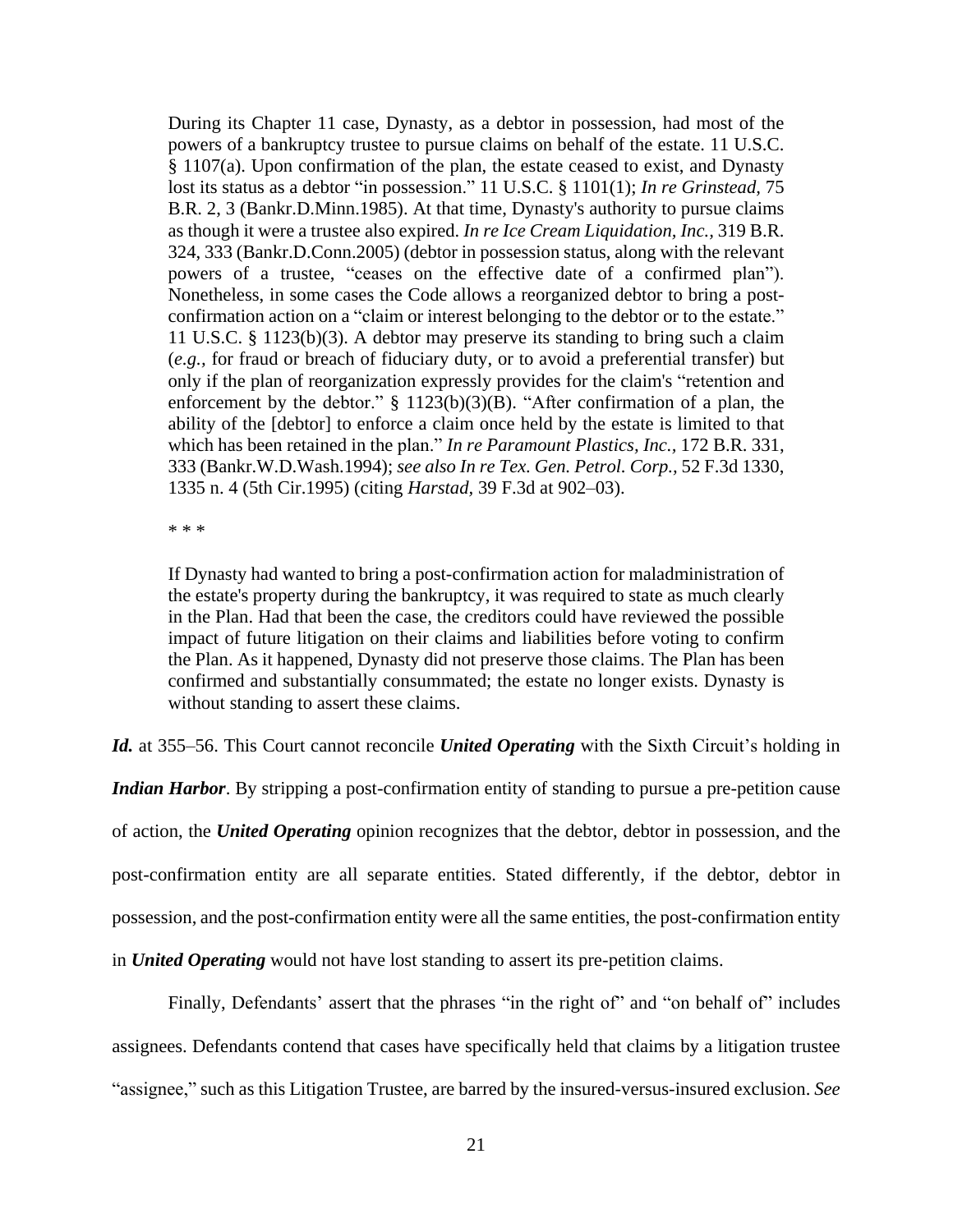# *Terry v. Fed. Ins. Co. (In re Reynolds-Patrick Cty. Mem'l Hosp., Inc.)*, 315 B.R. 674, 687 (Bankr. W.D. Va. 2003).<sup>8</sup>

In *Terry*, RJ Reynolds–Patrick County Memorial Hospital, Inc. ("RJ Reynolds") filed a chapter 11 petition on November 17, 1999. *Id.* at 676. On March 9, 2001, a bankruptcy court confirmed RJ Reynolds's plan of reorganization which created a trust and appointed Roy Terry ("Terry") as the trustee. *Id.* The plan also provided that RJ Reynolds would transfer all claims against directors and officers to the trust. *Id.* In November 2001, Terry commenced an adversary proceeding against the directors and officers for various actions taken by them in their capacities as officers of RJ Reynolds. *Id.* Shortly thereafter, Terry notified Federal Insurance Company ("FIC") regarding its claims against the directors and officers, and FIC denied coverage on the grounds that the claims were barred under the policy's exclusion provision. *Id.* Ultimately, the court held that the claims were barred by the policy's exclusion provision because the trust obtained standing to assert the claims by way of a voluntary assignment or, in the alternative as a representative of the unsecured creditors, through the plan. *Id.* at 679.

The court concluded that the assignment of claims contained in the plan (1) designated trust as a mere assignee and (2) conferred standing on Terry to bring the claims *Id.* at 679–80 ("The critical distinction is that the Trustee in this case obtained standing by virtue of the Debtor's voluntary assignment, through the Plan, of claims against directors and officers . . . . The Trustee in this case *is* a mere assignee. His rights arise by virtue of provisions in the plan, not directly by operation of statute.") Moreover, the court reasoned that because Terry had standing as either as a function of the assignment of claims in the plan or as a representative of the unsecured creditors, the policy excluded such actions. *Id.* at 682. In the Fifth Circuit, standing to bring a post-

<sup>8</sup> Defendants also cite to *Biltmore* and *Indian Harbor*. Because the Court has already discussed these cases at length, the Court does not see the need to further address these cases.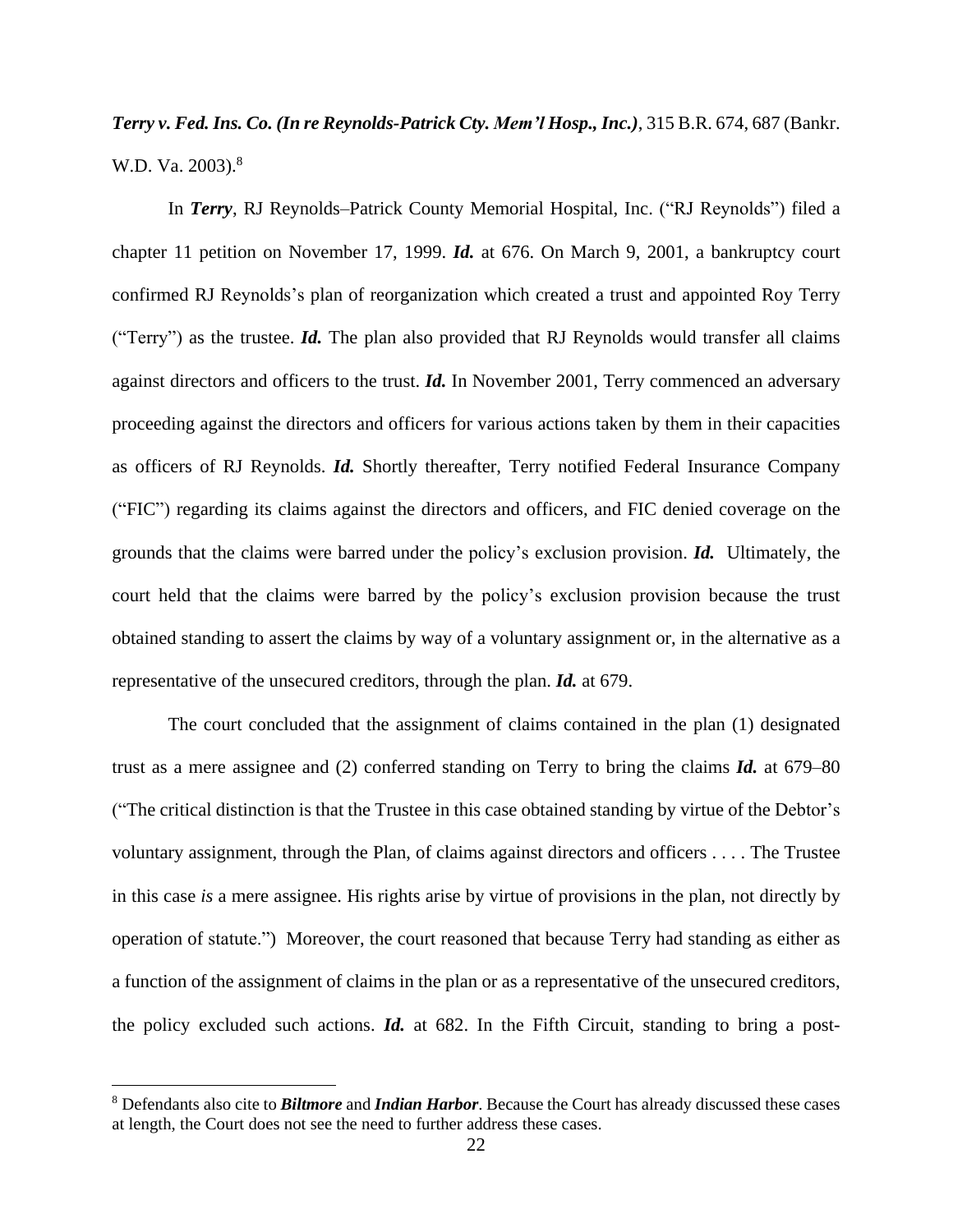confirmation claim is not conferred by way of transfer of claims in a plan, but rather through a specific and unequivocal reservation of the claim. *In re United Operating, LLC,* 540 F.3d at 355. Stated differently, where a claim is vested in the debtor or a third party pursuant § 1141, a debtor's plan must expressly provide for a claim's retention and enforcement, otherwise standing to pursue the claim post-confirmation is lost. *Id.* Because the *Terry* decision is inconsistent with Fifth Circuit's precedent, the Court does not find this case instructive for barring the Litigation Trustee's claims under the Exclusion.

## **b. Shareholder Direct Claims**

As previously noted, the Litigation Trustee is also pursuing direct claims assigned to him by former PSI shareholders for misrepresentations and omissions made to the shareholders when soliciting private investments for PSI. The Admiral Policy provides an exception to the Exclusion for shareholders bringing direct or derivative claims (the "Shareholder Exception"):

[T]he Insurer shall not be liable to make any payment for **Loss** in connection with a claim made against any **Insured**:

F. by, on behalf of, or in the right of any **Insured** in any capacity, or any security holder of the **Insured Entity**, provided, however, this exclusion does not apply to: 1. any Claim by any security holder of the **Insured Entity**, whether directly or derivatively, but only if such claim is instigated and continued totally independent of, and totally without the solicitation of, or assistance of, or participation of, or intervention of any **Insured**.

Defendants also assert that the Direct Claims are barred by the Exclusion. First, Defendants argue that the Direct Claims are "on behalf of, or in the right of . . . any security holder" because the Litigation Trustee is acting as an assignee of individual investors' claims. As such, under *Primo*, the Litigation Trustee's direct claims are barred by the Exclusion. Defendants, therefore, urge the Court to ignore the Shareholder Exception which specifically addresses direct and derivative claims by shareholders. In Texas, when interpreting an insurance policy, courts should "give effect to all provisions so that none will be meaningless." *Gilbert Tex. Const., L.P., v.*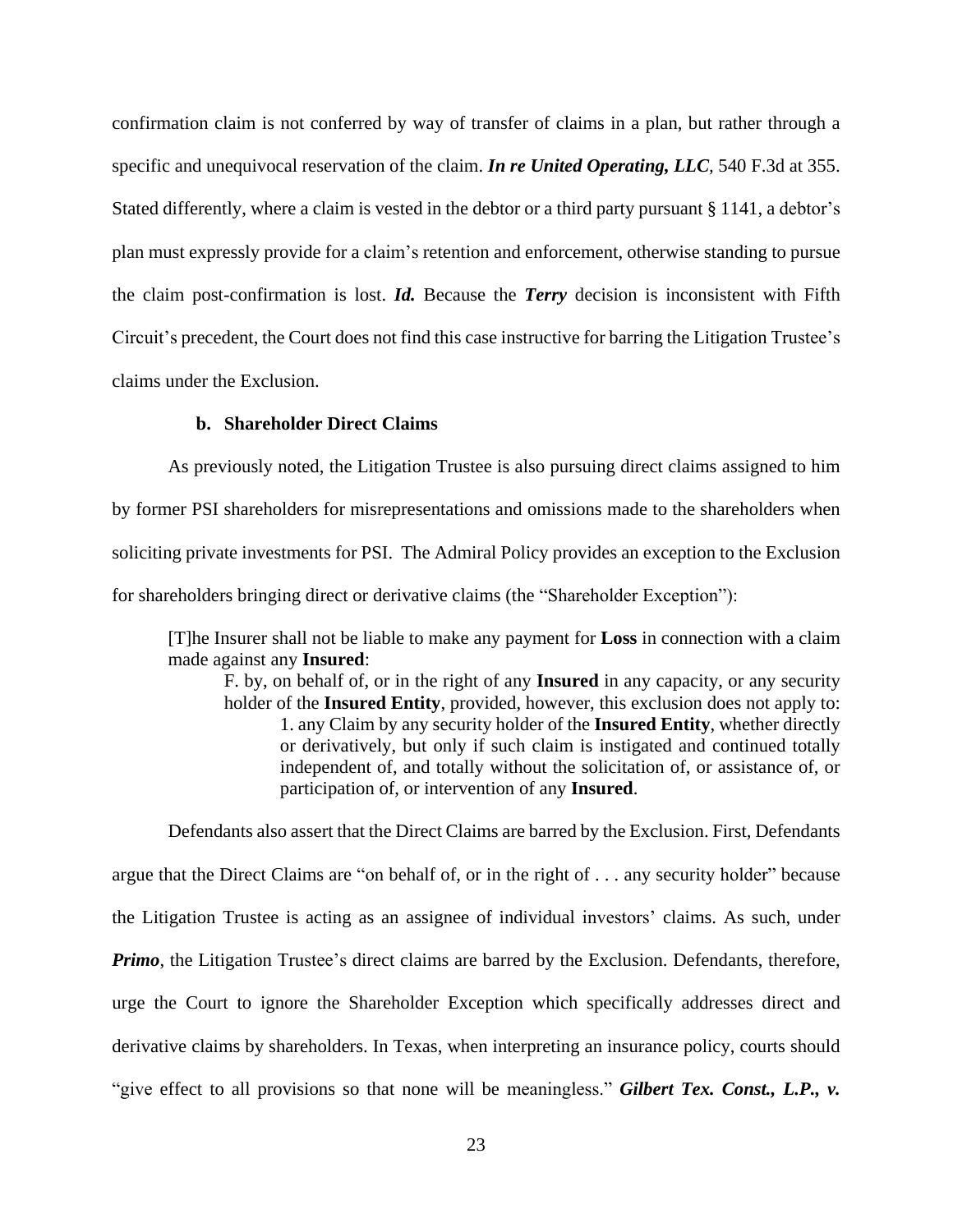*Underwriters at Lloyd's London*, 327 S.W.3d 118, 126 (Tex. 2010). Because the Litigation Trustee is asserting direct claims that belong to shareholders, and such claims are specifically addressed within the Shareholder Exception, the Court does not agree that *only* the Exclusion language can be considered. Stated differently, the Court must evaluate whether the Direct Claims are excepted from the Exclusion under the Shareholder Exception otherwise the Shareholder Exception would be rendered meaningless.

Next, Defendants argue that the Litigation Trustee cannot meet the burden of proving the Shareholder Exception applies because the Exception applies only to "any Claim by any security holder" and because the Litigation Trustee is not a Shareholder, he does not qualify under the Shareholder Exception. Stated differently, the phrase "by any security holder" does not apply to assignees, such as the Litigation Trustee. The Trustee argues that Defendants are asking the Court to insert an additional word into the Shareholder Exception so that it is read as "any claim [brought] by any security holder."

Defendants cite to a number of cases where courts "have readily distinguished between exclusion limited to claim 'by' an entity . . . as being expressly limited to claims 'by' the entity. *See Fidelity & Deposit Co. of Maryland v. Zandstra*, 756 F. Supp. 429, 433 (N.D. Cal. 1990) (Insured v. Insured Exclusion "by the Bank" is limited to claims "by" the Bank, "[t]he exclusion at issue here does not state that it applies to actions brought 'by or in the right of Homestate,' . . . or include similar language which would indicate an intent to include Homestate's successors" (citation omitted)); *Branning v. CNA Ins. Co.*, 721 F. Supp. 1180, 1184 n.4 (W.D. Wash. 1989) ("[T]his court finds... Evanston distinguishable: the court in Evanston scrutinized carefully the phase 'by or in the right of South Coast [Bank]'. That phrase does not appear in endorsement 6 [the Insured v. Insured Exclusion]"); *Finci v. Am. Casualty Co.*, 572 A.2d 1092, 1096 (Md. App. 1990) ("One difficulty with the foregoing analysis [by the D&O insurer] is that the insured v.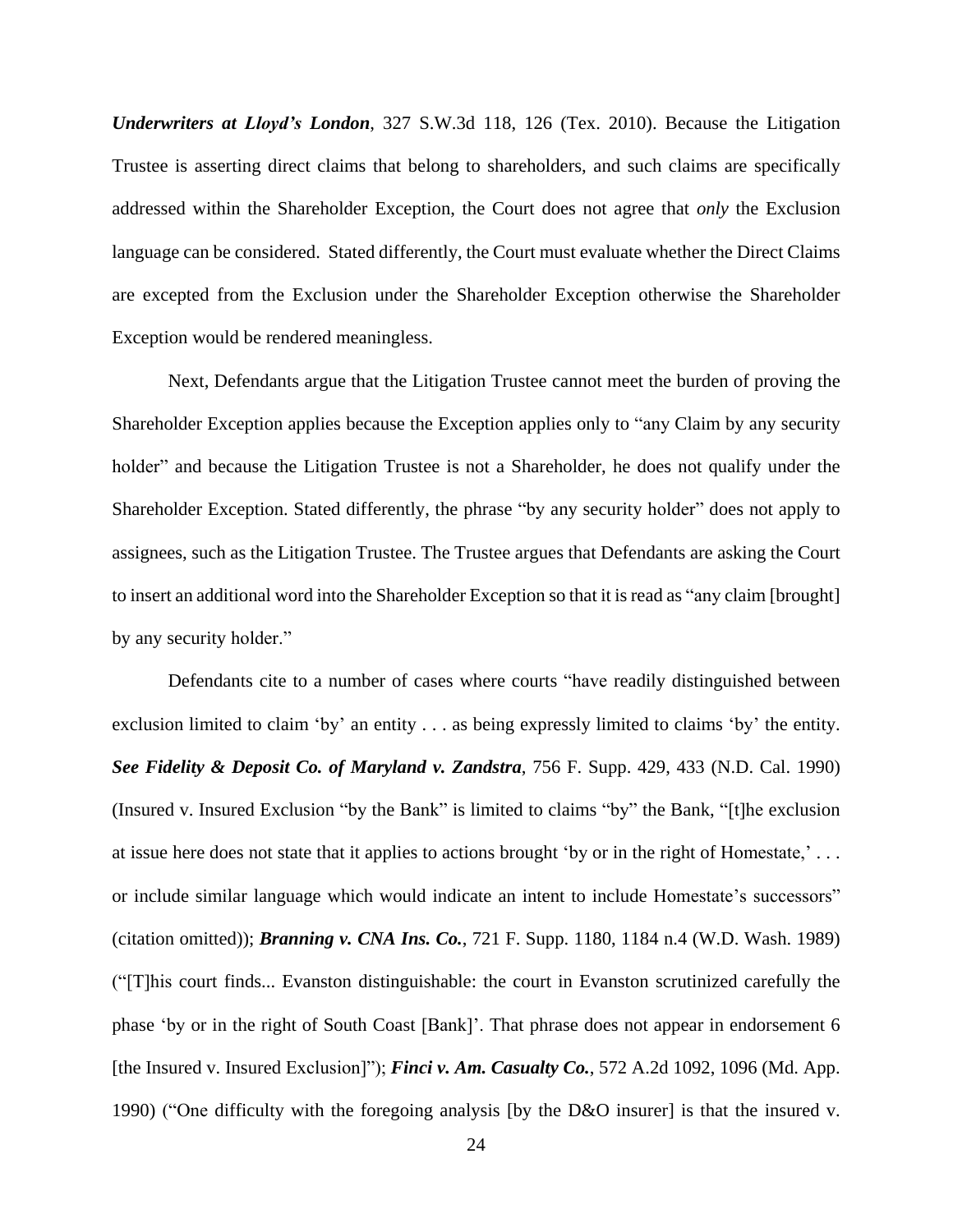insured provision excludes claims made 'by' the Institution and not 'of it.'"). These cases, however, refer to the language contained in insured-versus-insured exclusion, not exceptions to the insured-versus-insured exclusion.

Next, the Exclusion itself excludes claims brought by certain individuals or entities. The exceptions, however, generally speak to the types of claims excepted from the Exclusion. At least two exceptions, however, except specific types of claims *brought by* specific individuals or entities. For example, section IV.F.4. excepts from the Exclusion "any claim *brought* by any former Insured Person, who has not served as such for at least 3 years prior to such claim being first made against any Insured." (emphasis added) Similarly, section IV.F.4. excepts from the Exclusion "any claim . . . *brought or maintained* by the Supervisory Board of the Insured Entity[.]" (emphasis added). Accordingly, the Court does not agree that the Shareholder Exception does not encompass the Direct Claims asserted by the Litigation Trustee.<sup>9</sup>

Finally, Defendants argue that even if the Trustee's Lawsuit is deemed "by" the security holder, the Litigation Trustee still cannot meet the burden of proving the Shareholder Exception applies because he is an "Insured" under the Admiral Policy and the Shareholder Exception requires that the shareholder's claim be "instigated and continued totally independent of, and totally without the solicitation of, or assistance of, or participation of or intervention of, any Insured." Defendants further maintain that because of the Debtors' involvement in the plan, the limitation of liability for Sprague and Palmaz contained in the Plan, and various express provisions in the Plan, the Trustee cannot carry this burden. The Court disagrees. The Direct Claims are for misrepresentations and omissions made to the shareholders when soliciting private investments

<sup>9</sup> In their Reply Memorandum In Further Support of Motion to Dismiss Trustee's Complaint, the Excess Insurers argue that the Shareholder Exception only applies to "Claims" and because the Claim here was made by the Trustee and not the Shareholders, the Shareholder Exception cannot apply. This argument still does not address the aforementioned pattern of language contained in the enumerated exceptions to the Exclusion.